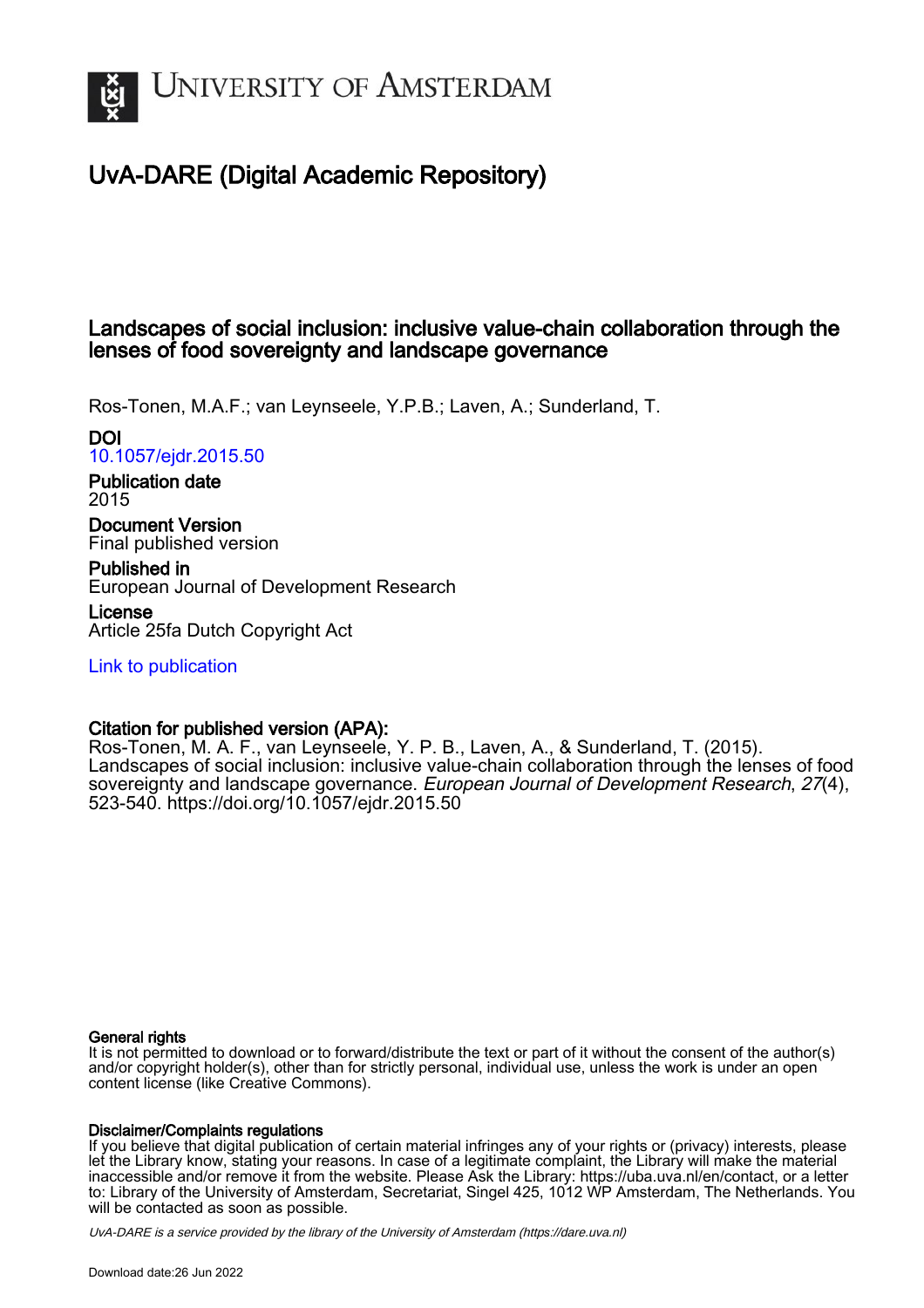## Original Article

## Landscapes of Social Inclusion: Inclusive Value-Chain Collaboration Through the Lenses of Food Sovereignty and Landscape Governance

Mirjam A.F. Ros-Tonen<sup>a</sup>, Yves-Pierre Benoît Van Leynseele<sup>a</sup>, Anna Laven<sup>b</sup> and Terry Sunderland<sup>c</sup>

<sup>a</sup>University of Amsterdam, Department of Geography, Planning and International Development Studies, Amsterdam, The Netherlands.

<sup>b</sup>KIT Sustainable Economic Development, Amsterdam, The Netherlands.

c Centre for International Forestry Research, Bogor, Indonesia.

**Abstract** Value-chain collaboration (VCC) aims to increase smallholder productivity and market integration. Higher productivity, better incomes and innovations have been documented, but also exclusionary trends and loss of biological and dietary diversity. New forms of VCC 'beyond the chain' hope to tackle this through collaboration with non-chain actors. Drawing on territorially embedded VCC, food sovereignty and landscape governance theories, this article presents a conceptual framework to analyse whether and how inclusive VCC, greater farmer autonomy and sustainable landscapes can be achieved. Key elements of our approach are knowledge of smallholders' various livelihood trajectories and selective value-chain engagement; multi-stakeholder definition of the sustainability choice space; and smallholder inclusion in adaptive learning and empowerment processes that bring together and integrate different and oft-competing knowledge systems and governance levels. This approach will support further action research in learning platforms in Ghana and South Africa. The article discusses the link with the broader inclusive development debate.

La collaboration au sein de la chaîne de valeur (CCV) vise à accroître la productivité des petits exploitants et l'intégration du marché. Une productivité accrue, de meilleurs revenus, et des innovations ont été documentés, ainsi que des tendances d'exclusion et la perte de la diversité biologique et diététique. De nouvelles formes de CCV 'au-delà de la chaîne' espèrent régler cela grâce à la collaboration avec les acteurs non-impliqués dans la chaîne de valueur. Cet article d'appuie sur les théories CCV intégrées au territoire, sur la souveraineté alimentaire et sur les théories de gouvernance du paysage afin de présenter un cadre conceptuel pour analyser si et comment une CCV inclusive, une plus grande autonomie des agriculteurs et des paysages durables peuvent être atteints. Les éléments clés de notre approche sont la connaissance des différentes trajectoires de subsistance des petits exploitants et l'engagement dans la chaîne de valeur sélective; la définition de différentes parties prenantes de l'espace de choix de la durabilité; et l'inclusion des petits exploitants dans les processus d'apprentissage adaptatif et d'autonomisation; ces processus rassemblent et intègrent des systèmes de connaissances et des niveaux de gouvernance différents et souvent concurrents. Cette approche permettra de soutenir davantage la recherche-action sur les plateformes d'apprentissage au Ghana et en Afrique du Sud. Cet article examine le lien avec le débat élargi sur le développement plus inclusif.

European Journal of Development Research (2015) 27, 523–540. doi[:10.1057/ejdr.2015.50](http://dx.doi.org/10.1057/ejdr.2015.50)

Keywords: value-chain collaboration; food sovereignty; smallholder agency; landscape governance; learning platforms; inclusive development

## **Introduction**

Smallholders – who are defined as farmers who produce goods and services for both markets and subsistence, based mainly on family labour and limited access to land [\(Chamberlin, 2008](#page-14-0); [Cousins, 2011](#page-14-0)) – produce 80 per cent of all the food grown in Africa and Asia, but are among the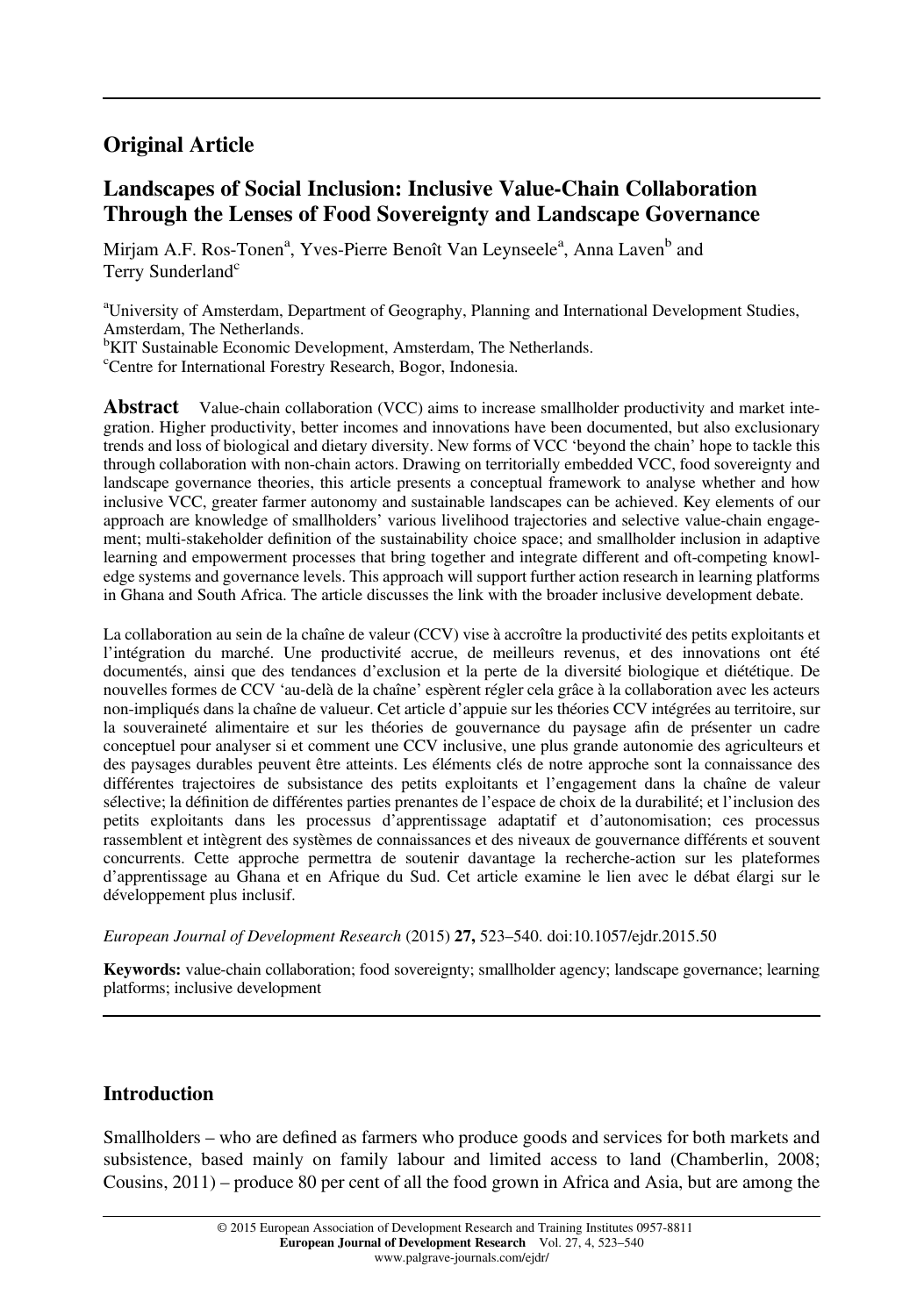most marginalised and food-insecure components of rural society [\(IFAD, 2013a\)](#page-15-0). Governments, NGOs and action researchers have therefore promoted value-chain collaboration (VCC) with the private sector as a way to increase farmers' access to technology, inputs and markets, assuming that this would increase their income and overall food security ([Bitzer, 2011](#page-14-0)). This particularly applies to tree crop farmers, whose products (for example, cocoa and macadamia nuts) can be exported to high-value markets with large growth and employment potential ([Chamberlin, 2008](#page-14-0); [Traub, 2012](#page-17-0)). Ghana and South Africa are among the countries that explicitly promote such forms of VCC ([MOFA, 2007](#page-16-0); [NPC, 2012\)](#page-16-0). VCC is understood in this article as voluntary associations between different actors in a chain, including producers and buyers and often, but not necessarily, other societal actors such as non-governmental and (in the case of public-private partnerships) governmental organisations (c.f. [Helmsing and Vellema, 2011](#page-15-0)).

Although positive effects on farmers' productivity, income and innovation capacity have been documented ([Swinnen](#page-17-0) *et al*, 2013; [Burnett and Murphy, 2014](#page-14-0)), scientists and practitioners also warn that VCC may reproduce existing inequalities and power imbalances between value-chain actors; lacks a genuine representation of producer organisations and smallholders from developing countries; and may not automatically benefit the poor if not properly designed ([Sahan and Fischer-Mackey, 2011;](#page-17-0) [Bitzer and Glasbergen, 2015\)](#page-14-0). Examples of risks include growing gender inequalities ([Bolwig](#page-14-0) et al, 2010; [Laven, 2010;](#page-16-0) [Pyburn, 2014](#page-17-0)); loss of decisionmaking power regarding crop choice and marketing, inequitable risk and benefit sharing ([Kirsten](#page-15-0) [and Sartorius, 2002;](#page-15-0) [Laven, 2010](#page-16-0); [Spierenburg](#page-17-0) et al, 2012, [Greenberg, 2013\)](#page-15-0); declining dietary diversity (Ecker *et al*[, 2012\)](#page-15-0); and biodiversity loss because of production intensification and increasing landscape homogenisation resulting from monoculture development [\(Donald, 2004](#page-15-0); [Perfecto](#page-16-0) *et al*, 2009). This raises the question of how VCC can be made more inclusive, taking into account the most marginalised of those smallholders, as well as the environment.

Existing approaches only provide partial answers to how adverse inclusion in VCC can be avoided. The instrumental view (for example, [World Bank, 2007](#page-18-0)) considers smallholder integration in VCC as being conditional to technology transfer and increased productivity and income, but tends to ignore diversity among smallholders, power imbalances between valuechain actors and sustainability issues. Social action views, mostly emanating from the food sovereignty and agro-ecology movements, emphasise traditional values, knowledge and diversity, and local production-consumption cycles [\(Altieri and Toledo, 2011](#page-13-0)), but are generally hostile to value-chain integration (for example, [Holt Giménez and Altieri, 2013](#page-15-0)). Value-chain analysis focuses on governance arrangements and power constellations within value chains (for example, [Kaplinski, 2000;](#page-15-0) Gereffi et al[, 2005](#page-15-0)), and therefore runs the risk of losing sight of the socio-economic, cultural, political, institutional and territorial contexts in which the chains are embedded ([Bolwig](#page-14-0) et al, 2010; [Helmsing and Vellema, 2011\)](#page-15-0). Agricultural innovations literature acknowledges the importance of contextual factors, but tends to focus on interactions within innovation networks and key institutional actors redistributing resources and transferring skills (for example, [Spielman](#page-17-0) et al, 2009; Klerkx et al[,. 2010\)](#page-16-0).

What is lacking, and what we are proposing here, is a critical approach towards value-chain integration and collaboration that takes smallholders' agency and struggle to access food, attain autonomy over production and marketing, and achieve sustainability as a starting point. It thereby looks 'beyond the chain' to include non-commodity (food) production and sustainability issues, and horizontal collaboration with non-chain actors to address these. We do so within the context of a recently commenced research programme, funded by WOTRO Science for Global Development (see acknowledgement), that examines how VCC involving tree crop farmers in Ghana (cocoa and oil palm) and South Africa (macadamia and avocado) can enhance food sovereignty, inclusive value-chain integration and sustainable landscapes. The framework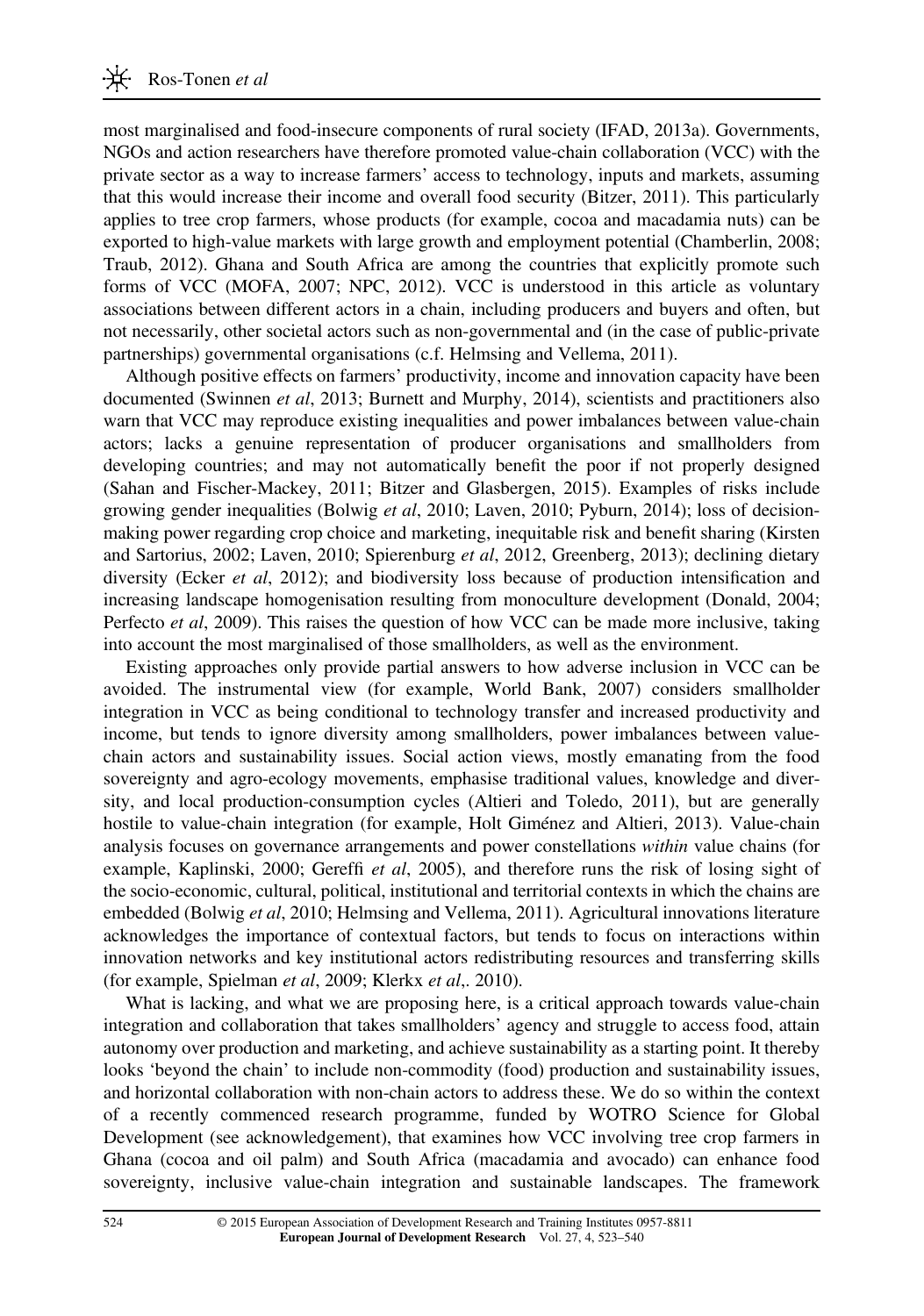presented can, however, be applied in any action-oriented research at the interface between (vertical) chain relationships and (horizontal) collaboration embedded in landscapes.

There are three reasons for focusing on smallholder agency 'beyond the chain'. First, it provides a better understanding of why smallholders differ in their engagement (or capacity to engage) in VCC with the private sector and how this affects processes of inclusion and exclusion. Second, it corresponds with a recent trend within the private sector to 'deliberately work beyond the farm-scale to support food production, ecosystem conservation, and rural livelihoods across entire landscapes in an integrated manner' ([Kissinger](#page-15-0) et al, 2013, p. 1), often in partnership with development and conservation organisations. Third, upcoming landscape approaches that aim to reconcile environment and development through multi-stakeholder negotiation ([Sayer](#page-17-0) et al, [2013](#page-17-0)) increasingly involve agro-food businesses [\(Kissinger](#page-15-0) *et al*, 2013), extending VCC from the vertical commodity chain to the geographical, socioeconomic and political space in which the value chain is embedded.

Hence, the objective of this article is to present a conceptual framework to analyse whether and how inclusive VCC and more equitable terms of engagement, greater autonomy in food production and marketing, and sustainable landscapes can be achieved. We thereby draw on theories on territorially and contextually embedded value chains ([Bolwig](#page-14-0) et al, 2010; [Bowen,](#page-14-0) [2010](#page-14-0); [Helmsing and Vellema, 2011](#page-15-0)), food sovereignty ([Altieri, 2009;](#page-13-0) [Edelman, 2014](#page-15-0); [McMichael, 2014\)](#page-16-0) and landscape governance (Sayer et al[, 2013](#page-17-0); [Ros-Tonen](#page-17-0) et al, 2014). Within the framework of this special issue, we also discuss how the presented framework contributes to the broader inclusive development debate (Gupta *et al*[, 2015](#page-15-0), this issue).

The article is structured as follows. The next section elaborates on the tendency towards VCC 'beyond the chain' and its implications. After that, we focus on concepts and approaches for analysing smallholder agency as regards realising food sovereignty and sustainable landscapes. We pay specific attention to the concept of sustainability choice space within the context of multifunctional landscapes ([Potschin and Haines-Young, 2006](#page-17-0)). In the discussion we advocate new institutional spaces to enhance smallholder inclusion in novel forms of VCC and landscape approaches, and position the framework within the broader inclusive development debate. In concluding we make suggestions for further research and practice.

#### Towards Territorial Grounding of Value-Chain Collaboration

This section provides the most common examples of VCC 'beyond the chain', including publicprivate partnerships (PPPs); creating social value (CSV) arrangements; and innovation platforms.

PPPs are multipartite arrangements involving (foreign) private firms, the government and parastatal bodies, which sometimes also include NGOs and international aid and lending agencies ([Kirsten and Sartorius, 2002](#page-15-0)). PPPs evolved from the introduction of neo-liberal reforms in the 1980s, which resulted in a withdrawal of the public sector from economic activities and the consequent shift from state to corporate governance (Ton *et al*[, 2008](#page-18-0); [Laven, 2010;](#page-16-0) [Bitzer, 2011](#page-14-0)). Partnering with the private sector became a way for both the state and farmers to maintain access to credit, agricultural inputs, extension services and marketing channels no longer provided by governmental marketing organisations and parastatal processing companies ([Kirsten and](#page-15-0) [Sartorius, 2002;](#page-15-0) [Swinnen and Maertens, 2007;](#page-17-0) Ton et al[, 2008;](#page-18-0) [Bitzer, 2011\)](#page-14-0). PPPs gained institutional momentum after the World Summit on Sustainable Development in Johannesburg in 2002 and are increasingly advocated in international cooperation as a vehicle for attaining multiple goals, oriented towards both private sector development and sustainability ([Laven and](#page-16-0) [Pyburn, 2015](#page-16-0)). For the private sector, being a partner in a PPP often goes hand-in-hand with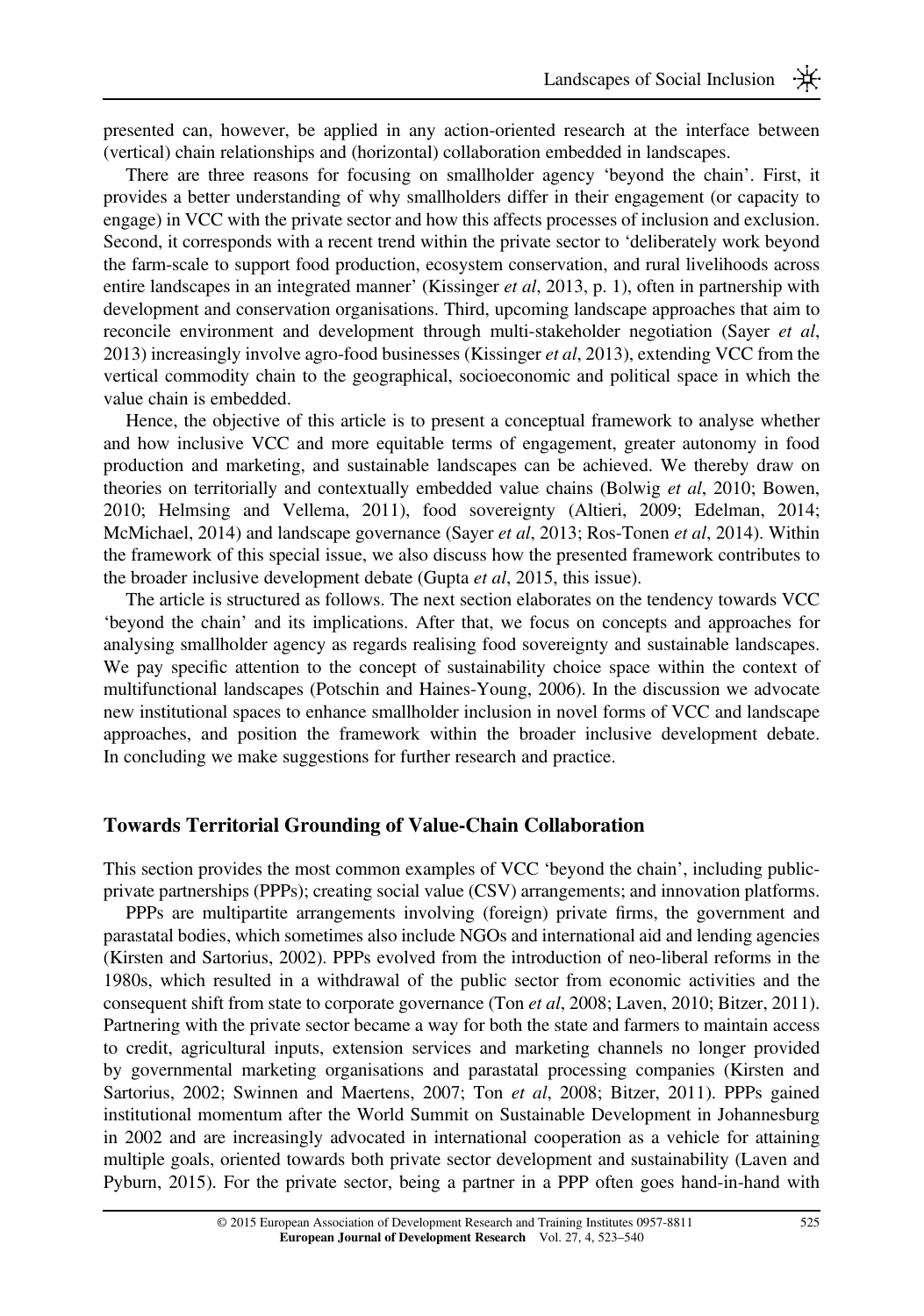access to public funding (for example, matching grants) for investments in innovations and sustainable livelihoods. This explains why PPPs function as a vehicle for investments 'beyond the chain' (or beyond the sector) in which the private partner operates. Examples of PPPs are the Word Cocoa Foundation and Sustainable Tree Crop Programme in Côte d'Ivoire, Ghana, Nigeria, Cameroon and Guinea.

A second type of VCC emanated from the corporate social responsibility (CSR) discourse the 1990s. It is generally framed as a response to consumer demands for safe, socially responsible, sustainably, and preferably fairly traded and/or organically produced food [\(Morsello, 2006](#page-16-0); [Bitzer, 2011\)](#page-14-0). This discourse is currently shifting towards Creating Shared Values (CSV), defined as 'policies and operating practices that enhance the competitiveness of a company while simultaneously advancing the economic and social conditions in the communities in which it operates' ([Porter and Kramer, 2011\)](#page-17-0). It is based on the idea that failure to address societal problems (for example, food insecurity or environmental damage) may present internal costs in the form of water shortages, waste of materials, supplier failure or limited labour productivity. In the words of [Porter and Kramer \(2011,](#page-17-0) p. 2), 'Shared value is not social responsibility, philanthropy, or even sustainability, but a new way to achieve economic success. It is not on the margin of what companies do but at the center.' CSV is widely used among global companies that source from smallholders. Examples are Nestlé and Olam International that are pursuing sustainable sourcing strategies, while aiming at improving smallholder livelihoods and making production more efficient and sustainable by supporting local suppliers' food and commodity production through capacity building ([Kissinger](#page-15-0) et al, 2013;<www.nestle.com/CSV>). It has resulted in new kinds of VCC 'beyond the chain' involving donors, NGOs, entrepreneurs and government agencies assuming that shared value can be created only through collaboration ([Porter and Kramer, 2011](#page-17-0)). In CSR and CSV, smallholders tend to be beneficiaries of the collaboration, rather than active participants.

Critics argue that, despite emancipatory rhetoric regarding ecological, social, ethical and transparent performance, CSR (and CSV for that matter) primarily serve the financial interests of multinational corporations and as a strategy to legitimise their power ([Banerjee, 2008\)](#page-14-0). [Crane](#page-14-0) et al [\(2014\)](#page-14-0) acknowledge strengths as being appealing to practitioners and academics, elevating social goals to a business strategy, assigning a clear role for governments, and providing rigour to the 'conscious capitalism' concept. However, they also criticise the concept for not offering anything new compared with CSR, stakeholder management and social innovation ideas; ignoring inherent tensions between social and economic objectives; being naïve about business compliance with legal and moral standards; and being based on a narrow and corporate-centric view of the role of businesses in society.

The third kind of VCC 'beyond the chain' are innovation platforms. These platforms are not primarily the initiative of value-chain actors, but mostly of action research programmes that aim to tackle the institutional causes of limited technology uptake and persistent poverty among smallholders. These include institutional constraints to farmers' self-organisation, collective action and capacity to negotiate agreements between different users; insecure tenure; and a lack of transparent information flows about prices and stocks, resulting in a mismatch between the technology and knowledge transferred and farmers' realities [\(Röling](#page-17-0) et al, 2012; [Struik](#page-17-0) et al, [2014](#page-17-0)). To deal with these institutional challenges, action researchers created 'innovation platforms' for joint learning and action with NGOs, policymakers, extension officers, farmers, traders, processors and retailers, where problems are jointly diagnosed, opportunities identified, and scientific and local knowledge combined to undertake action and, hopefully, effect change ([Nederlof and Pyburn, 2012](#page-16-0); [Cullen](#page-14-0) et al, 2014). Examples are the Sub-Sahara Challenge Programme and Nile Basin Development Challenge, both under the umbrella of the Consultative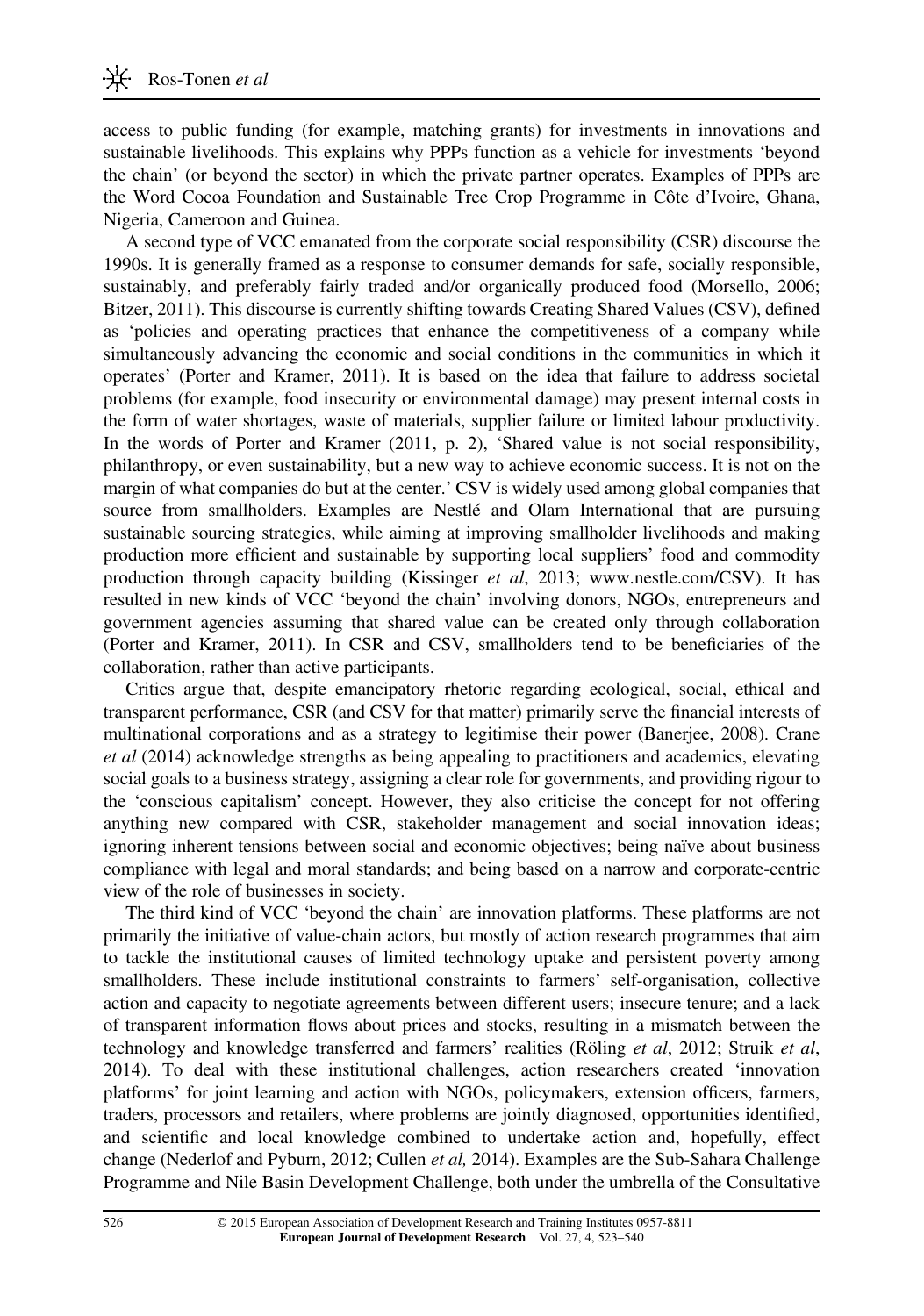Group for International Agricultural Research, and the Convergence of Sciences: Strengthening Innovation Systems Programme, carried out by a consortium of four research institutes from the Netherlands, Benin, Ghana and Mali [\(Hounkonnou](#page-15-0) et al, 2012; [Röling](#page-17-0) et al, 2012; [Struik](#page-17-0) et al, [2014](#page-17-0)). These initiatives share the aim of creating a space for smallholders to articulate and negotiate their needs vis- $\dot{a}$ -vis more powerful chain actors [\(Cullen](#page-14-0) *et al*, 2014). They represent a decentralised and networked form of VCC that aims to be adaptive to the contingencies associated with complex systems and the uncertain institutional environments in sub-Saharan Africa [\(Spielman](#page-17-0) et al, 2009). In potential, such platforms go beyond a 'one size fits all' technology transfer, and develop more tailored and inclusive ways of learning. In South Africa, similar initiatives emerged in the form of 'Living Labs' ([Pitse-Boshomane](#page-16-0) *et al*, 2008; [Leminen](#page-16-0) *et al.* 2012), but we found no examples of their application in smallholder contexts.<sup>1</sup>

The tendency to extend VCC 'beyond the chain' – with governance agencies in PPPs or with NGOs and research organisations in innovation platforms – has three major implications. First, it results in a broadening of objectives beyond optimising the value chain, to include the improvement of livelihoods and environmental conditions (Cullen *et al*[, 2014](#page-14-0)). Second, it merges (vertical) commodity chain relations with (horizontal) place-based interactions and effects [\(Bolwig](#page-14-0) et al, [2010;](#page-14-0) [Purnomo, 2014](#page-17-0)), introducing new contexts, actors and enabling factors in which VCC plays out, while also implying that 'effective adaptations to environmental and resource vulnerabilities will need to be inherently "place based" ' [\(Marsden, 2013,](#page-16-0) p. 215). This forms the basis of our objective to bring the analysis of vertical chain relations, smallholder agency and autonomy, and landscape approaches together within the same frame of analysis. Third, it problematizes the role of scientific knowledge in society as being negotiated (not prescriptive) and envisions a role for scientists in supporting existing negotiation processes (Giller *et al*[, 2008\)](#page-15-0).

## The Challenges of Inclusive VCC

Actors have various interests, capacities, powers, agency and societal legitimacy as regards organising or influencing several value-chain dimensions (production, technology development, marketing, standard-setting) ([Klerkx](#page-16-0) *et al*, 2010). Value-chain relations unfold in a conditioning environment. The relationship between a structuring environment and actors' ability to innovate and effectuate change is one of a dialectic 'mutual embeddedness': actors observe and respond to critical dynamics and contingencies of the environment in which they operate and, in doing so, modify that environment ([Klerkx](#page-16-0) *et al*, 2010, p. 191). For the most marginalised, the barriers for VCC are high and may involve trade-offs and a reduction of their autonomy.

This implies that, despite their apparent pro-poor focus, new forms of VCC are not automatically more inclusive or sustainable. Corporations tend to focus on the 'low hanging fruit' and 'easy win-win projects' rather than on addressing fundamental social and environmental problems of which they are part (Crane *et al*[, 2014](#page-14-0), p. 140). Neither are innovation platforms neutral regarding who is targeted or reached ([Pyburn, 2014](#page-17-0)). Younger and female farmers and those with fewer assets tend to be excluded because of a blindness to the diversity of the very same poor ([Barrientos, 2013](#page-14-0); [IFAD, 2013b;](#page-15-0) [Pyburn, 2014](#page-17-0)). This raises the question of why one should embark on research into inclusive VCC while there is so much evidence of adverse effects and exclusion. We do so, first, because we consider engagement in value chains and VCC as (partly) deliberate choices of smallholders, which is not only backed up by theories on peasant agency ([Long, 2008;](#page-16-0) van der [Ploeg, 2014](#page-17-0)) addressed below, but also by social movements and epistemic communities involving smallholders and farming organisations ([Muñoz and Viaña, 2012\)](#page-16-0). It is in the interest of these farmers to analyse the conditions under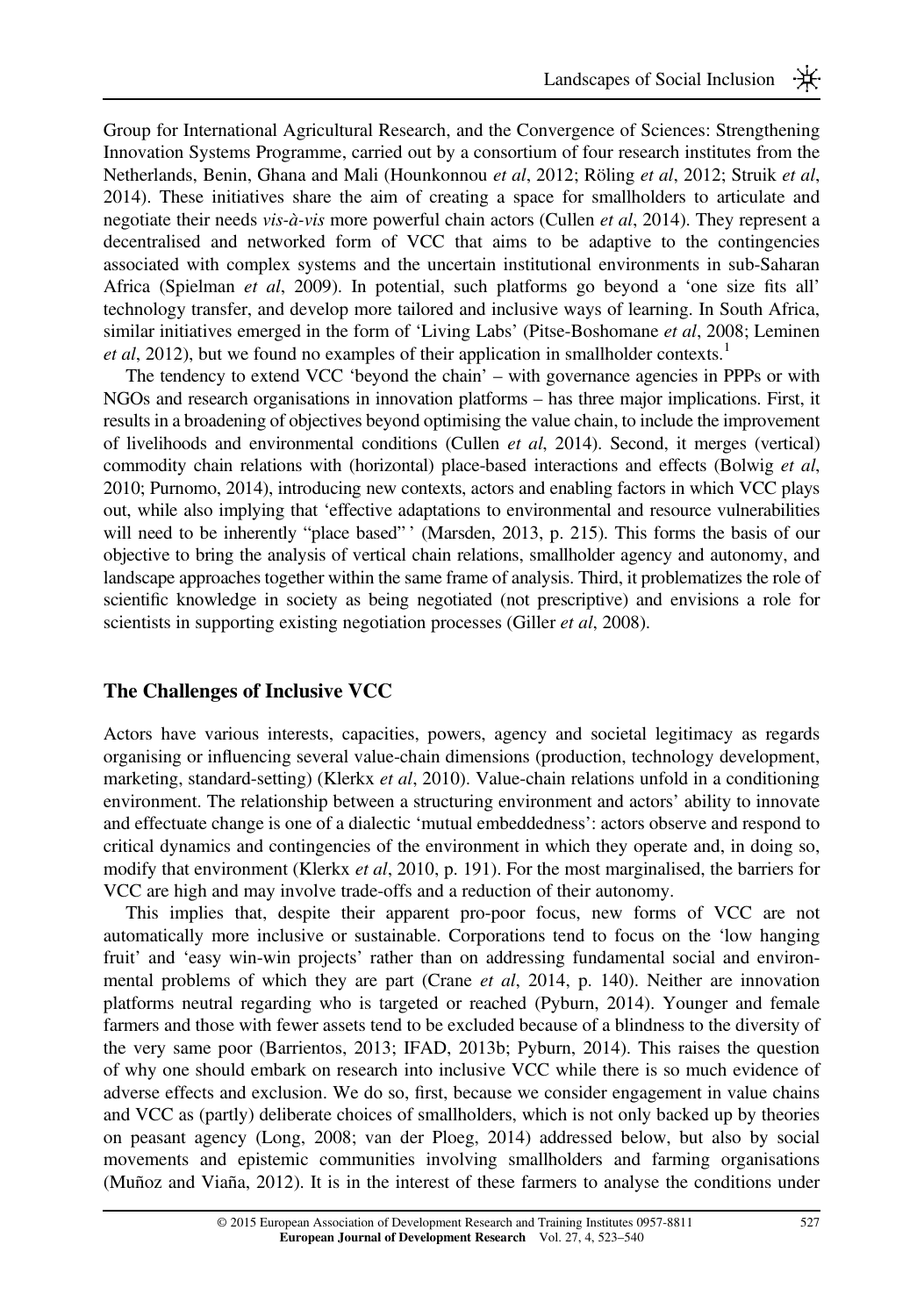which they can exert agency to advocate changes regarding the terms on which they engage in VCC. Second, we consider it important to grasp the dialectics of autonomy and dependency in VCC and the paradox of diverging outcomes in terms of livelihoods and sustainability. Looking 'beyond the chain' then implies analysing the impacts of VCC on the availability of natural resources and the sustainability of their use at both farm and landscape levels.

### Food Sovereignty: A Focus on Smallholder Autonomy and Agency

This section introduces food sovereignty as a normative principle and analytical concept. Following [Altieri and Toledo \(2011,](#page-13-0) p. 588) food sovereignty is defined as the right to (i) good quality and culturally appropriate food, (ii) smallholder autonomy regarding the way in which food is produced and marketed and (iii) sustainable production.

Food sovereignty has been described as a programme of action for a more equitable food system 'reconnecting food, nature and community' ([Wittman](#page-18-0) et al, 2010) and a 'democratic rebuilding of domestic agricultures' [\(McMichael, 2014,](#page-16-0) p. 2), related to strategic questions of practices, scale and identity. Although contested and expressing a wide array of paradigmatic positions ([Edelman, 2014](#page-15-0)), it provides a common frame of understanding of more or less shared principles regarding the right to nutritious and diverse food, autonomy and sustainability.

This framing is closely associated with agro-ecology; a proposal for small-scale agriculture based on traditional ecological principles; genetic, species and cultural diversity; and local markets, production-consumption cycles, energy and technology [\(Altieri and Toledo, 2011\)](#page-13-0). Agro-ecology is driven and supported by social movements – farmer-to-farmer networks, peasant and indigenous movements, and organisations of landless farmers [\(Perfecto](#page-16-0) *et al*, 2009). It challenges conventional agricultural institutions that are seen as being associated with neo-liberalism, privatisation and corporate control over value chains [\(Altieri, 2009](#page-13-0); [Altieri and Toledo, 2011\)](#page-13-0). Seen as the product of individual and collective agency, agro-ecology is considered as a way to prevent or reduce smallholders' dependence on genetically modified crops and external inputs such as agrochemicals and credits, to combat land grabbing and to promote social and environmental equity [\(Perfecto](#page-16-0) *et al*, [2009](#page-16-0); [Rosset, 2011\)](#page-17-0).

Stressing farmers' autonomy, social and environmental justice, and sustainability, the food sovereignty and agro-ecology debates make an essential contribution to the conceptualisation of inclusive VCC and its operationalisation in smallholder contexts. However, the emphasis on local production-consumption cycles and markets, autonomy regarding energy, inputs and technology ([Altieri, 2009\)](#page-13-0), and opposition to corporate industrialised agriculture and food regimes ([Altieri,](#page-13-0) [2009](#page-13-0)) seems to be at odds with the integration of smallholders in international value chains. Indeed, strong stands have been taken against such integration (for example, [Holt Giménez and](#page-15-0) [Shattuck, 2011](#page-15-0); [Holt Giménez and Altieri, 2013\)](#page-15-0) based on arguments that smallholder modes of production and environmental sustainability worldwide are threatened by dominant market forces ([Patel, 2006;](#page-16-0) [Holt Giménez and Altieri, 2013](#page-15-0)). Opponents to market integration argue that the dominant trajectory of agricultural development unfolds through a number of crises across different scales, which include the steady erosion of local farming knowledge, a narrowing of (institutional) choices for producers and consumers, and an increased incapacity of food systems to feed the world in a sustainable and healthy manner ([Edelman, 2014](#page-15-0)). As such, these debates foreground struggles for alternative patterns of consumption and modes of production that minimise dependency on industrialised farming and restore sovereign rights of decision making to community and smallholder levels. This resistance to dominant market forces and neo-liberal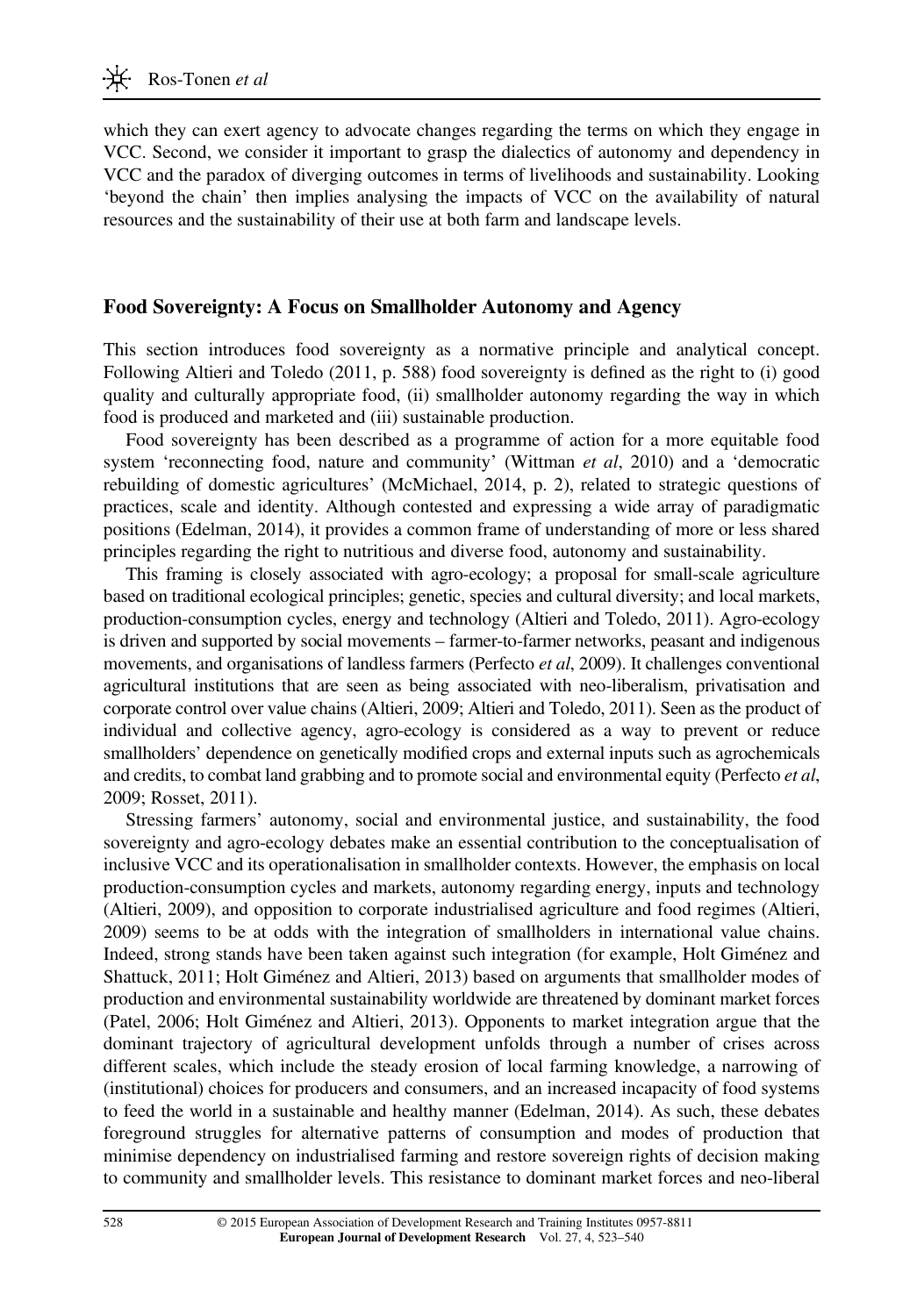agrarian structures emphasises 'development from below' in support of smallholders' multiple livelihood strategies.

While valuing the above problematizing of unequal power in international trade as being central to more inclusive VCC, we take a less radical stand towards smallholder engagement in markets. First, smallholders contribute substantially to export-oriented trade in agricultural commodities, and this trade contributes considerably to their incomes and food security ([Vorley](#page-18-0) et al[, 2012;](#page-18-0) [Burnett and Murphy, 2014\)](#page-14-0). These farmers are less concerned about inequalities in the global food system than they are about their economic rights and 'bargaining position' in the commodity chains for which they produce (Murphy in [Burnett and Murphy, 2014](#page-14-0), p. 7). As [Vorley](#page-18-0) et al (2012) suggest, the hostile position towards value-chain integration and international trade may therefore impose an ideological agenda that does not match with these smallholders' aspirations, and hinders effective partnerships that would help them to realise their goals (Green in [Vorley](#page-18-0) et al, 2012, p. 58). Extending the sovereignty principle to smallholders' choices to invest in the relationships they deem valuable, or have reason to value, is a valid argument for reconsidering the food sovereignty movement's stand on international trade.

Second, we challenge the assumption that complete withdrawal from international trade and value chains equals sovereign control over production and consumption and suggests a revisiting of the notion of agency. In the food sovereignty discourse agency is typically framed as 'resistance'. According to [Bernstein \(2014,](#page-14-0) p. 9) there is the 'larger and heroic scale of resistance' associated with coordinated, internationalised social struggle and the 'smaller mundane, scale' associated with James Scott's *Weapons of the Weak*. Whereas the former entails an emphasis on how peasants mobilise using collective action through social movements together with a progressive state (c.f. [Desmarais,](#page-14-0) [2002; Borras, 2010](#page-14-0)), the latter refers to everyday struggles for autonomy at farm level.

For the analysis of these farm-level struggles, we suggest an actor-oriented approach that conceptualises resistance in terms of local agro-ecological practices through which farmers strengthen resilience and food security ([Long, 2008](#page-16-0); van der [Ploeg, 2008](#page-17-0)). Smallholder agency is strongly linked to processes of endogenous development and growth [\(Helmsing and Vellema,](#page-15-0) [2011](#page-15-0)) that are at once grounded in local interests, availability of resources, place-based identities, smallholder histories of learning and market engagement, as well as a larger conditioning environment ([Long, 2008](#page-16-0); [Klerkx](#page-16-0) *et al*, 2010). Locality is problematized, following the notion that local heterogeneity in agricultural patterns cannot be attributed to 'one dominant set of 'driving forces' located in markets, agrarian policy and technology development' [\(Long and](#page-16-0) [van der Ploeg, 1994,](#page-16-0) p. 4).

Smallholder responses to the agrarian crisis are then seen as being expressed through skilled interventions in the organisation of labour and production towards greater autonomy regarding market forces (van der [Ploeg, 2010\)](#page-17-0). This conceptualisation foregrounds the notion of 'coproduction' between man and nature through which smallholders build resilience by strengthening their natural resource base. They do so through qualitative improvements in soil, labour, farming implements and biodiversity enhancement through crop diversification. In this way they expand their 'ecological capital' and enhance the sustainability of their production (van der [Ploeg, 2008, 2014\)](#page-17-0).

Importantly, these smallholder innovations occur through partial or selective engagement in markets, and temporal and variable combinations of production in commodity and noncommodity circuits (van der [Ploeg, 2008](#page-17-0)). This dialectic process of engaging with and distancing from the market is key to understanding smallholders' inclusion in and – partially deliberate – exclusion from value-chain relations. Analytically it means that a distinction should be made between different 'degrees of peasantness' (van der [Ploeg, 2008](#page-17-0), pp. 29–30), which result in variegated configurations of subsistence and market-oriented production and livelihood trajectories. This conceptualisation recognises that smallholders are integrated in differing ways into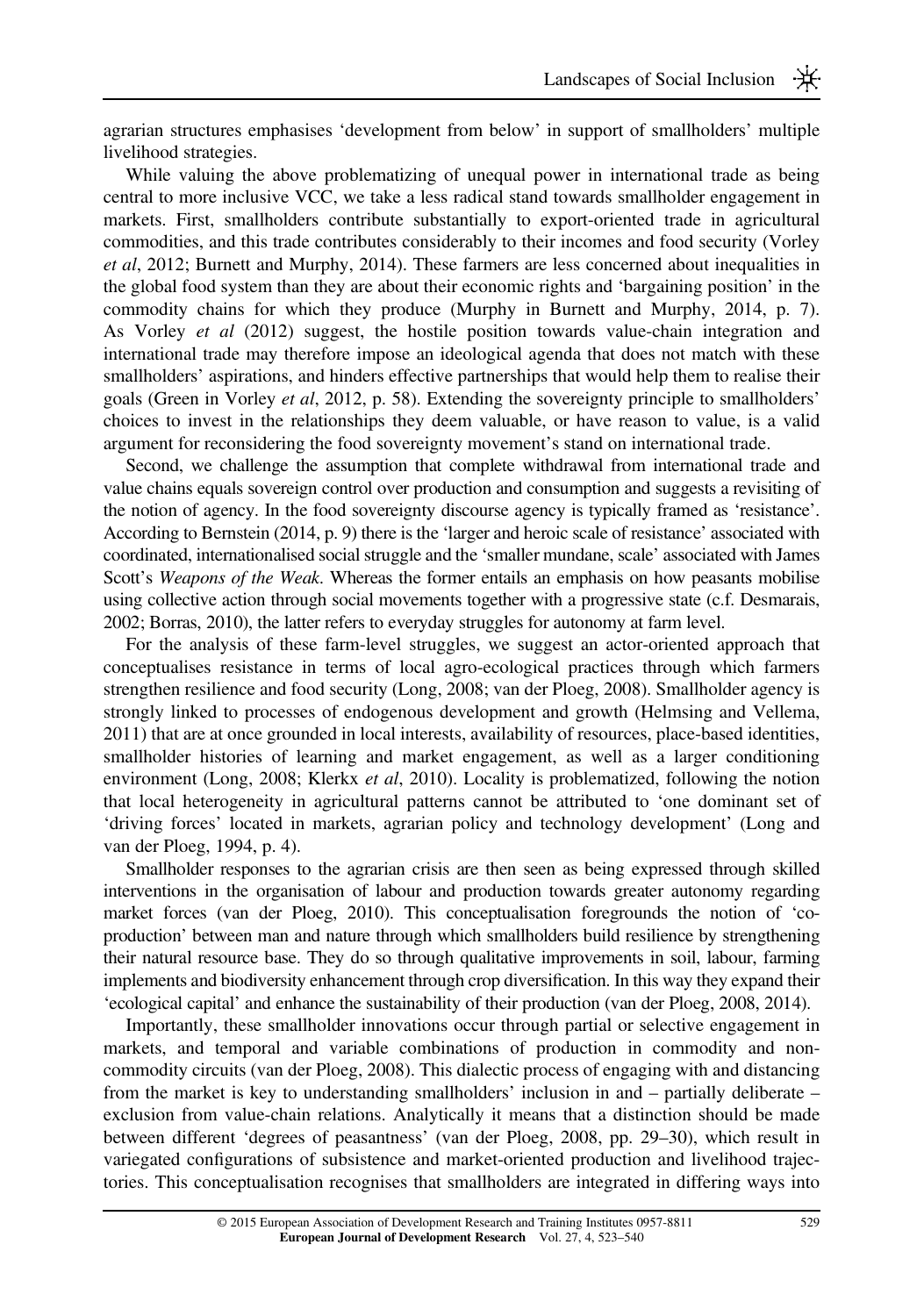trade networks and that they do so constructively and creatively. They thereby 're-design and materially rebuild agriculture through the development of new products, services and markets' (van der [Ploeg, 2014](#page-17-0), p. 17) to create a multi-functional farming system. In stressing the dynamics in smallholders' livelihood trajectories, we emphasise that these trajectories may lead to 'de-peasantisation' – implying stagnation, increased dependency on external inputs and integration in unequal relationships – but may equally follow a 're-peasantisation' pathway that marks increased self-reliance and sustainable intensification (van der [Ploeg, 2008\)](#page-17-0).

The above discussion of agency and reworking market relationships implies that value-chain relations can be seen as a space for contesting smallholders' rights and autonomy. Peasant agency as 'co-production' and varied modalities of smallholder market integration also establishes a firm link between vertical commodity relations and the horizontal interactions in the landscape that will be further elaborated below.

#### Smallholder Agency at Landscape Level

Agro-ecology offers a clear proposal for reconciling agricultural production and biodiversity conservation in 'mosaic landscapes' by building on traditional ecological knowledge and farming practices based on genetic and crop diversity [\(Altieri, 2009](#page-13-0)). However, its focus on localised food systems and deliberate exclusion from the 'corporate food regime' [\(Holt Giménez and Altieri,](#page-15-0) [2013](#page-15-0)) makes the agro-ecology approach less suitable for the analysis of agency of smallholders integrated into international value chains. Smallholders operate at the interface of vertical relationships with chain actors (buyers, processors, exporters) and horizontal interactions within the landscape in which they live and farm (Figure 1). This requires an analysis of agency beyond 'local autonomy, local markets, local production-consumption cycles, energy and technological sovereignty' [\(Altieri, 2009](#page-13-0), p. 104).

For this reason we propose positioning the analysis of smallholder agency at the landscape level within the current debate on landscape approaches. We thereby define landscapes as dynamic configurations of human-nature interactions in geographical spaces of variable scale, determined by both biophysical characteristics and perceptions<sup>2</sup> and a landscape approach as a governance approach steered by institutions through which actors negotiate land-use objectives



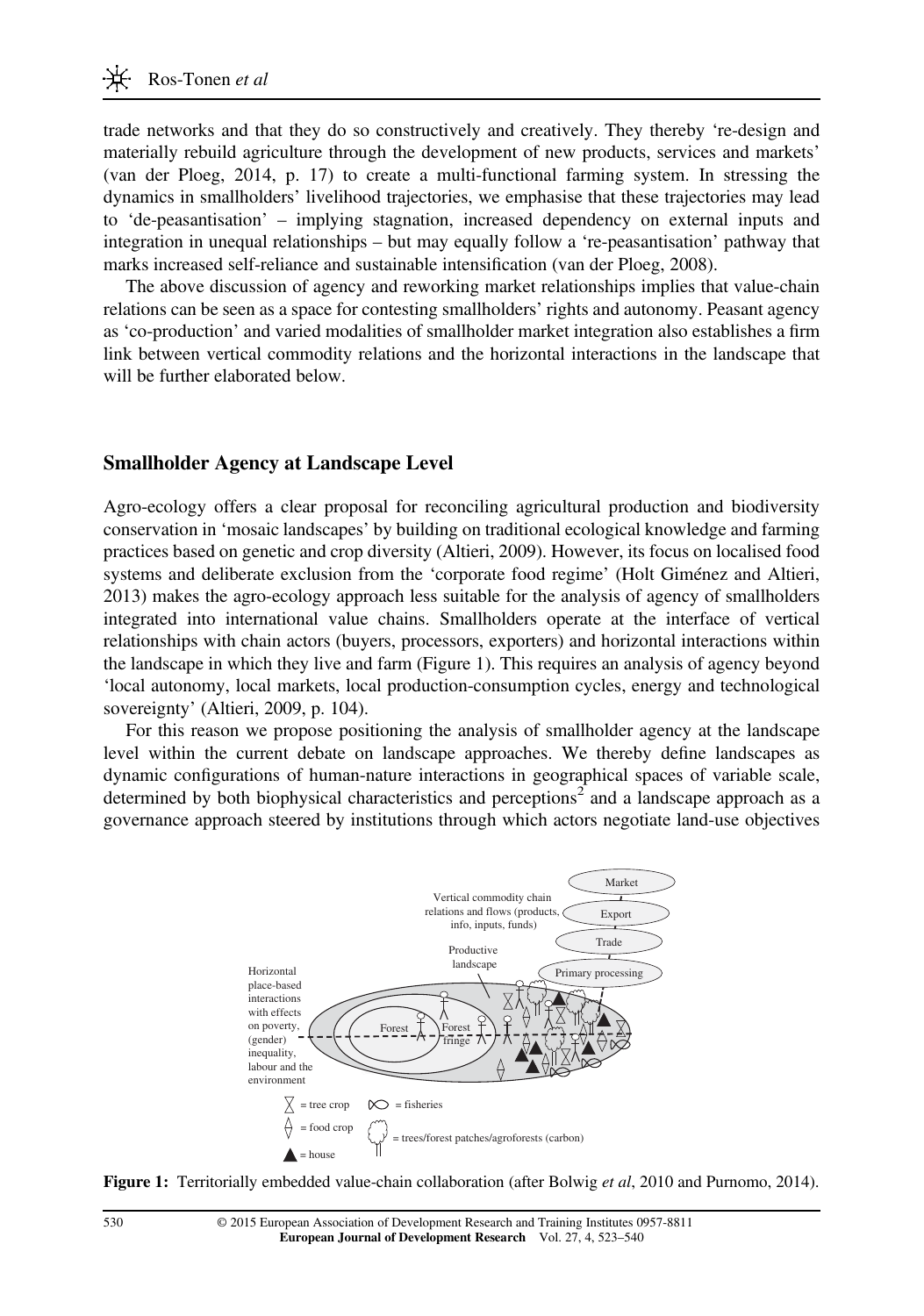and trade-offs (c.f. [Görg, 2007](#page-15-0); [Pfund, 2010](#page-16-0)). The broadening playing field of VCC implies increasing synergy with such approaches.

Landscape approaches aim to provide integrative responses to global challenges such as food insecurity, climate change and biodiversity loss by creating multi-functional landscapes where agriculture, fisheries, biodiversity conservation, and maintenance of other environmental services (for example, water provision, carbon sequestration) are increasingly integrated ([WWF, 2004](#page-18-0); Sayer et al[, 2013\)](#page-17-0). Known under several labels – for example 'whole landscape approaches' ([DeFries and Rosenzweig, 2010\)](#page-14-0) and 'ecoagriculture' ([Scherr and McNeely, 2008\)](#page-17-0) – they have in common that they pursue multiple objectives with negotiated and minimised trade-offs between economic, environmental and social interests; are based on multi-stakeholder participation and adaptive learning processes; take a dynamic long-term sustainability perspective; assign a key role for communities and households as producers and stewards of the landscape; and try to involve the most vulnerable groups and protect their livelihoods [\(Scherr](#page-17-0) *et al.* 2012; see also Sayer *et al*[, 2013\)](#page-17-0). Trees and tree crops in smallholder settings can play an important role in landscape approaches as they potentially contribute to 'climate smart' ([Scherr](#page-17-0) *et al*, 2012; [FAO,](#page-15-0) [2013](#page-15-0); [Minang](#page-16-0) et al, 2015) and 'sustainable' (O'Farell and Anderson, 2010) landscapes through the provision of food, commodities and environmental services, notably carbon sequestration ([Tscharntke](#page-17-0) et al, 2012; [Insaidoo](#page-15-0) et al, 2013).

For companies, a landscape approach can be a CSV strategy to deal with the risks of unsustainable sourcing ([Kissinger](#page-15-0) et al, 2013). Within the context of this article, the scale under consideration is therefore the sourcing area at the producer end of the value chain.<sup>3</sup> This is the context in which resource problems are identified and articulated, values understood, conflicts resolved and choices made [\(Potschin and Haines-Young, 2013](#page-17-0)). It is also the scale at which agency of VCC actors, particularly smallholders, is localised and embedded in structures (institutions, rules and policies) ([Minang](#page-16-0) et al, 2015). However, both ecological and institutional phenomena interact across scales and levels (Cash et al[, 2006](#page-14-0)), and hence a multi-scale and nested approach should be followed in both landscape analysis and the facilitation of landscape approaches (see [Minang](#page-16-0) et al, 2015 and below for further details).

Agency within the context of landscape approaches is essentially about smallholders' capacity to negotiate, interact, position themselves and make claims vis-à-vis companies, investors, NGOs and donors; make good choices; and act accordingly ([Muñoz and Viaña, 2012](#page-16-0), p. 6). In addition to analysing how smallholders reconstruct their ecological capital at farm level through diversification (van der [Ploeg, 2008](#page-17-0)), the analysis then also focuses on the opportunities and constraints that shape smallholders' capacity to negotiate land-use objectives and trade-offs at landscape level ([DeFries and Rosenzweig, 2010](#page-14-0); [Sayer](#page-17-0) *et al*, 2013). A key element in these negotiations is the 'sustainability choice space'. This concept was coined by [Potschin and](#page-17-0) [Haines-Young \(2006\)](#page-17-0) to denote different landscape configurations that provide ecosystem goods and services in a sustainable way and in accordance with stakeholders' cultural and economic values. Together they provide a set of landscape scenarios from which stakeholders can choose. Elements of such landscape configurations include (i) biophysical boundaries of ecosystems in the landscape, (ii) outputs of ecosystem goods and services, (iii) the economic, social and cultural values that stakeholders attach to the landscape, and (iv) the risks and the costs they regard as acceptable. At the basis of negotiating different landscape configurations lies the participatory development of alternative landscape scenarios in a trans-disciplinary approach that combines scientific knowledge of 'neutral' biophysical metrics with stakeholders' local knowledge and social perceptions (c.f. [Wagner and Gobster, 2007\)](#page-18-0).

Landscapes – such as those based on the sourcing areas of the value-chain arrangements that we aim to study – do not necessarily coincide with administrative and jurisdictional boundaries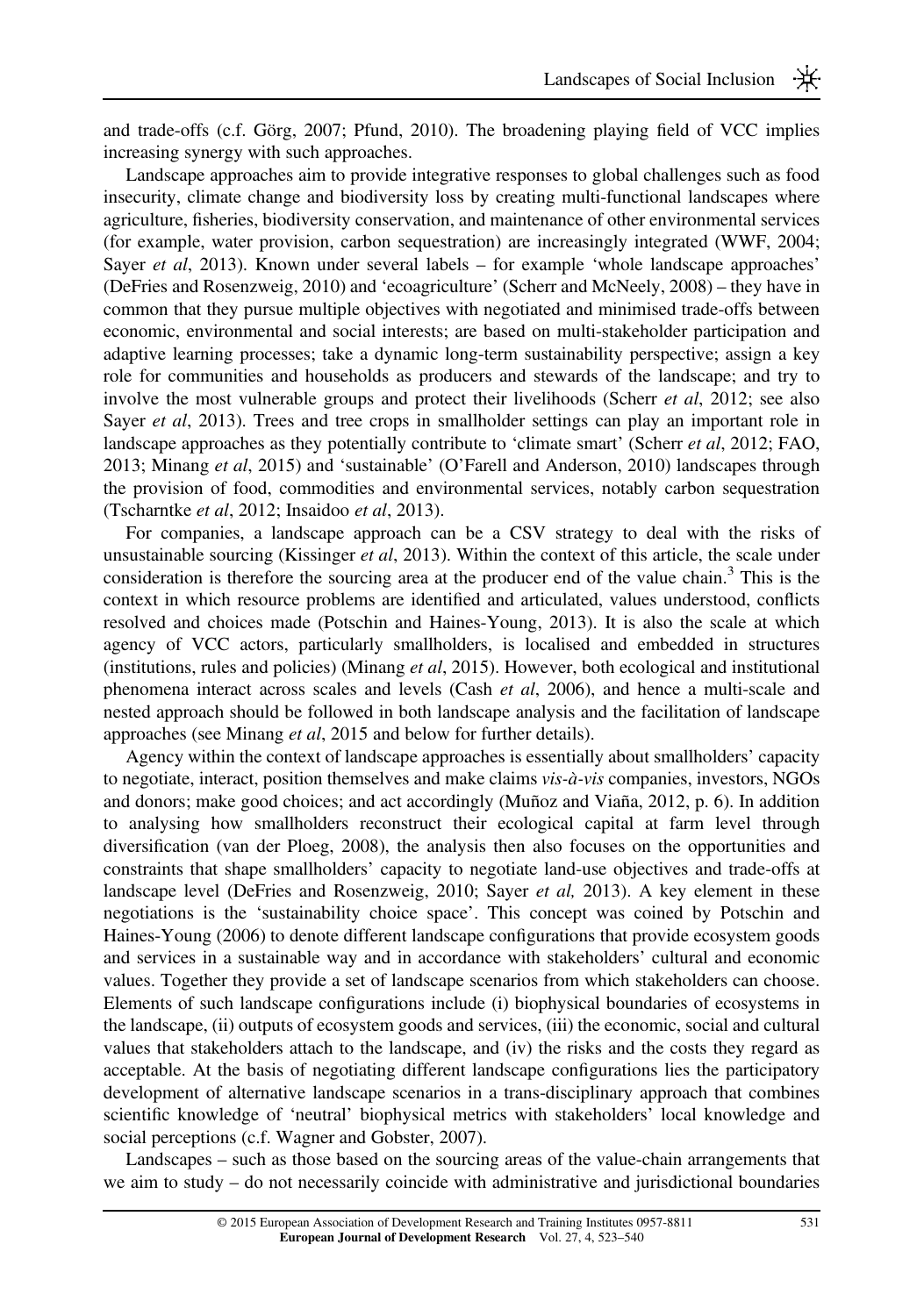(van [Oosten](#page-16-0) et al, 2014). Multi-stakeholder negotiations about sustainable landscapes within the framework of territorially embedded VCC therefore require a new form of landscape governance ([Görg, 2007\)](#page-15-0). We thereby define landscape governance as multi-sector, multiactor and multi-level interactions to solve societal problems and create societal opportunities at landscape level (van [Oosten](#page-16-0) *et al*, 2014; [Ros-Tonen](#page-17-0) *et al*, 2014).<sup>4</sup> New institutional arrangements are needed to bring together a broader range of actors than are conventionally involved in landscape planning, facilitate multi-stakeholder processes, negotiate trade-offs and manage conflicts ([Colfer and Pfund, 2010](#page-14-0)). An increasing body of literature is defining 'principles' and 'benchmarks' for institutional arrangements that could steer landscape approaches (Sayer et al[, 2013](#page-17-0)) and be tested ([Ros-Tonen](#page-17-0) et al, 2014 and [2015](#page-17-0) (in press); [Wambugu](#page-18-0) *et al.* 2015) (Table 1). These design principles are meant to enable multistakeholder interactions that help shape equitable access to, and the sustainable use of, land and resources at landscape level. Examples are given in [Box 1.](#page-11-0)

| Principle                            | <i>Dimensions</i>                                                                                                                                                                          | Authors                                                  |
|--------------------------------------|--------------------------------------------------------------------------------------------------------------------------------------------------------------------------------------------|----------------------------------------------------------|
| Multi-<br>stakeholder<br>negotiation | • Negotiated objectives, change logic and trade-offs                                                                                                                                       | Sayer et al, 2013                                        |
|                                      | • Participatory and collaborative processes                                                                                                                                                | Scherr et al, 2012; Wambugu<br><i>et al.</i> 2015        |
| Polycentrism                         | • Hybridity of arrangements with clear rights and<br>responsibilities, legal options for self-organisation                                                                                 | Nagendra and Ostrom, 2012                                |
|                                      | • Multi-scale and multi-level governance                                                                                                                                                   | Mwangi and Wardell, 2012;<br>Sayer et al, 2013           |
| Continual<br>learning                | • Single loop learning (improving daily practices),<br>double loop learning (challenging underlying<br>assumptions) and triple loop learning (transforming<br>underlying norms and values) | Armitage et al, 2008; Pahl-<br>Wostl, 2009               |
|                                      | • Building institutional memory                                                                                                                                                            | Gupta et al, 2010                                        |
|                                      | • Participatory monitoring and evaluation                                                                                                                                                  | Sayer et al, 2013; Wambugu<br>et al, 2015                |
| Adaptive<br>capacity                 | • Being prepared for change                                                                                                                                                                | Dietz et al, 2003                                        |
|                                      | • Willingness to engage in collective decision making<br>and share power                                                                                                                   | Berkes et al, 2003; Armitage,<br>2005                    |
|                                      | • Accept a diversity of solutions, actors and<br>institutions                                                                                                                              | Berkes et al, 2003; Armitage,<br>2005; Gupta et al, 2010 |
|                                      | • Room for autonomous change                                                                                                                                                               | Gupta et al, 2010                                        |
|                                      | $\bullet$ Building adaptive capacity                                                                                                                                                       | Sayer et al, 2013                                        |
| Gender<br>sensitivity                | • Taking account of gender roles, rights and values in<br>resource access, collaboration and equitable benefit<br>sharing; representation of women                                         | Wambugu et al, 2015                                      |

Table 1: Design principles for institutions in landscape approaches (adapted from [Ros-Tonen](#page-17-0) et al, 2014, pp. 3001–3002)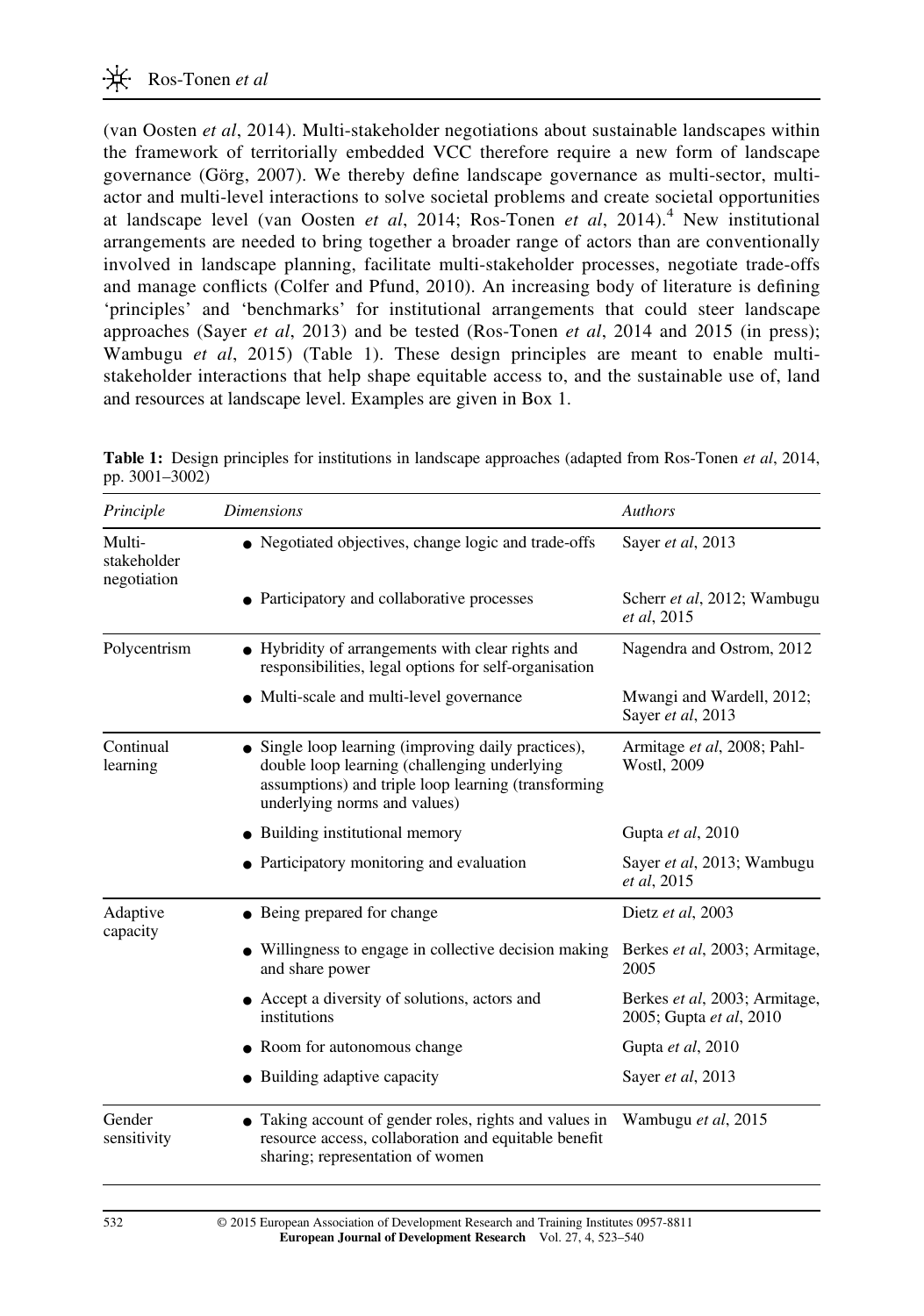<span id="page-11-0"></span>Box 1: Landscape approaches in practice

An extensive review of 191 landscape approaches in Africa and Latin America (Hart et al, 2015) reveals commonalities regarding (i) a focus on mosaic landscapes (eight land-cover/land-use types on average); (ii) an integrated approach with 79 per cent of the initiatives holistically targeting agriculture, conservation, livelihoods and multi-stakeholder coordination; (iii) a primacy of conservation and sustainable management goals as a motivation to start the initiative; (iv) involvement of multiple stakeholder groups (10 on average per initiative); and (v) a bias in investments towards capacity building, institutional planning and stakeholder coordination. Major differences exist in scale (from tens to tens of thousands of  $km<sup>2</sup>$ ) and population size (from a few hundred to millions of people). Institutionally, most initiatives are based on platforms for stakeholder mobilisation and negotiation.

The case of a corporation-driven landscape approach initiated by agribusiness Olam International in West Africa's cocoa sector provides more institutional details, revealing engagement in multiple and nested institutions from local to global [\(Brasser, 2013;](#page-14-0) [Kissinger](#page-15-0) et al, 2013):

- Local tenure arrangements, negotiated with traditional authorities and concession holders;
- A national multi-stakeholder platform, involving the Ghana Forestry Commission to negotiate better tenure arrangements for cocoa farmers and the integration of cocoa farming in carbon schemes;
- A certification scheme with the Rainforest Alliance to enhance smallholders' income through certification of 'climate friendly cocoa'.

The growing hybrid nature of institutional arrangements resulting from VCC 'beyond the chain' has implications for smallholders' control and autonomy in agro-ecological processes and the regrounding of farming on ecological capital (van der [Ploeg, 2014](#page-17-0)). The next section discusses the way in which we propose bringing the analysis of agency at farm and landscape level together in a coherent framework to assess whether and how VCC can be made more inclusive.

#### Discussion and Conclusion

We propose a critical yet constructive approach towards analysing new forms of VCC with non-chain actors and their prospects for enhancing smallholders' agency and autonomy both within the chain and the landscape in which the chain is embedded. This approach puts smallholders' agency and empowerment centre stage in the analysis by combining – and contributing to – debates on territorially embedded value chains, food sovereignty and landscape governance, respectively; three fields in which the ability of farmers to exert agency is key to their terms of inclusion.

This combination of strands enriches inclusive development theory – the theme of this special issue – in several ways. First, a territorially embedded value-chain perspective provides an analytical lens through which to view the global to local analysis of vulnerability causes, structural constraints, policymaking and governance (Gupta *et al*[, 2015,](#page-15-0) this issue) by positioning vertical VCC in its geographical, social and political-cultural contexts [\(Bolwig](#page-14-0) et al, 2010; [Bowen, 2010,](#page-14-0) [Helmsing and Vellema, 2011\)](#page-15-0). Second, the 'reconstruction of the peasantry' (van der [Ploeg, 2014](#page-17-0)) interpretation of value-chain engagement and disengagement as an act of resistance highlights a link between farmers' agency and autonomy regarding their resource base and sustainability that is typically overlooked in inclusive development approaches. Third, the focus on diversification and variegated livelihood trajectories enables us to situate empowerment in a production space marked by multiple institutional linkages, public and private actors, and various policies, which is relevant in a context of VCC 'beyond the chain' and landscape approaches. Fourth, the proposed approach recognises that the heterogeneity of responses in the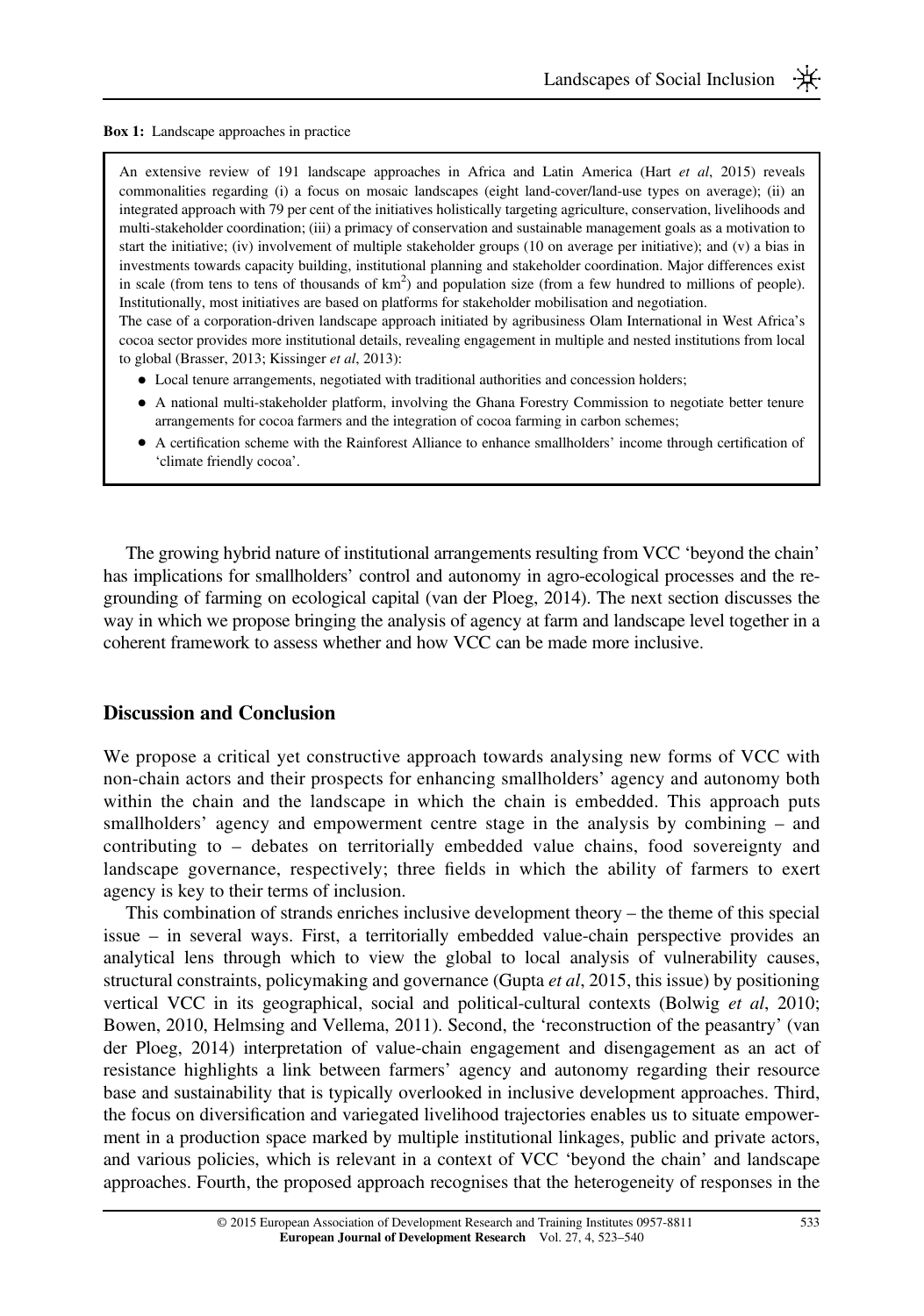production space may enhance new forms of learning and exchange on sustainable land use at both farm and landscape level. Fifth, the food sovereignty concept stresses self-determination with regard to production, marketing and sustainability, putting the inclusive development triptych of agency/empowerment, well-being and sustainability into a coherent and critical perspective (Figure 2). Sixth, the landscape approach provides a spatial context for multilevel and interactive governance through which multiple land uses, including conservation, and sustainable choice space [\(Potschin and Haines-Young, 2006\)](#page-17-0) are negotiated among chain and non-chain actors.

However, the three stances also pose challenges that need to be addressed in further research as well as in practice. First are those related to the analysis of territorially embedded VCC, including (i) connecting vertical relationships with their place-based contexts and (ii) dealing with the institutional complexities of including marginalised actors in multi-scale arrangements characterised by unequal power relationships [\(Helmsing and Vellema, 2011\)](#page-15-0). Second, the notion of food 'as a right' in food sovereignty discourse, and food 'as a commodity' in VCC is inherently conflicting [\(Hospes, 2013\)](#page-15-0) as illustrated by the debate on whether proponents of food sovereignty should revise their stance on smallholder value-chain participation [\(Vorley](#page-18-0) et al, [2012](#page-18-0); [Burnett and Murphy, 2014\)](#page-14-0). Where such conflicting norms and values cannot be overcome, win-win outcomes in multi-stakeholder collaborations may not be achieved (Crane *et al*[, 2014](#page-14-0)). Third, landscape approaches face the challenge of translating the institutional design principles into institutional arrangements for smallholder inclusion in allocating and monitoring land use at the level of landscapes. These institutional arrangements are still largely experimental and characterised by significant 'muddling through' (Colfer et al[, 2010\)](#page-14-0).

These challenges offer scope for further action research for institutional innovation. Building on the ideas outlined by Giller et al [\(2008\)](#page-15-0) on the role of science in multi-stakeholder negotiation processes, within the WOTRO research programme, we intend to do this by actively engaging in 'learning platforms'. We see these learning platforms as arenas for joint learning and negotiated



Figure 2: VCC 'beyond the chain' from a inclusive development perspective (c.f. Gupta *et al*[, 2015](#page-15-0), this issue).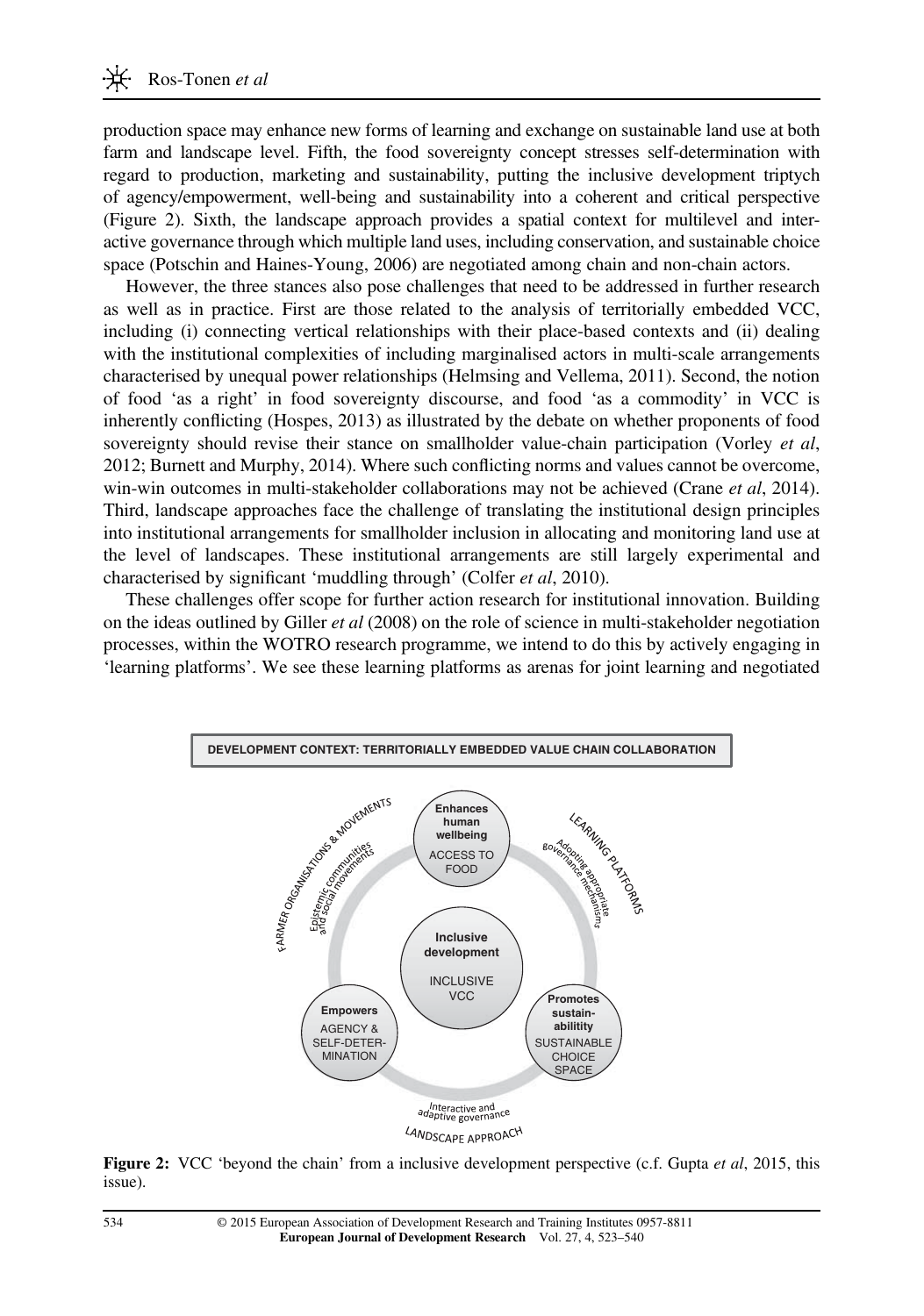<span id="page-13-0"></span>knowledge (Giller et al[, 2008](#page-15-0)). They differ from the existing innovation platforms and networks, examples of which were given in the section on territorial grounding of VCC, in their attempt to stimulate new stakeholder coalitions where this is needed to build a bridge between local-level innovation platforms and higher-level multi-stakeholder arrangements and policy communities. Although we will liaise with existing innovation platforms, our primary aim is to mediate between different knowledge systems across different governance levels. We thus hope to contribute to facilitating technological and institutional innovation (Giller *et al*[, 2008; Klerkx](#page-15-0) et al[, 2009](#page-15-0); [Devaux](#page-14-0) et al, 2010) in situations characterised by power imbalances and different political agendas (O'[Farrell and Anderson, 2010](#page-16-0)).

These learning platforms may act as bridging organisations (Cash et al[, 2006\)](#page-14-0) and catalysers for innovation, enabling less powerful actors to respond to opportunities by providing 'an arena for knowledge co-production, trust building, sense making, learning, vertical and horizontal collaboration, and conflict resolution' ([Berkes, 2009](#page-14-0), p. 1695). Through these learning platforms we envisage (i) the co-production of knowledge about smallholder strategies and resulting diversity into livelihood trajectories and how these play out in VCC and landscape approaches, (ii) multi-stakeholder definition of the sustainability choice space of commoditised tree crop farming, and (iii) smallholders' inclusion in adaptive learning processes related to innovations and landscape approaches initiated through VCC. We hope that these platforms provide a space for smallholder inclusion in exploring trade-offs and scenarios that may lead to socially just agricultural systems, equitable VCC and sustainable landscapes.

### Acknowledgements

This article is part of a research programme on inclusive value-chain collaboration for sustainable landscapes and greater food sovereignty among tree crop farmers in Ghana and South Africa, financed by WOTRO Science for Global Development of the Netherlands Organisation for Scientific Research (NWO) (project no. W 08.250.2013.122). The first version of this paper was written during the first author's sabbatical leave, spent at the Centre for International Forestry Research (CIFOR) in Bogor, Indonesia, whose hospitality is kindly acknowledged. Terry Sunderland's contribution to this article was funded through USAID's Biodiversity Earmark.

## **Notes**

- 1. The two applications in rural contexts target GSM and internet services (Siyakhula Living Lab; [http://](http://www.openlivinglabs.eu/livinglab/siyakhula-living-lab) [www.openlivinglabs.eu/livinglab/siyakhula-living-lab](http://www.openlivinglabs.eu/livinglab/siyakhula-living-lab)) and ICT in the retail sector (Sekhukhune Living Lab,<http://www.c-rural.eu/Southafrica-LivingLab/>) respectively.
- 2. This definition obscures a fundamental ontological debate that is beyond the scope of this paper about whether landscapes are 'real' spatial units, with coordinates, biophysical features and attributes, or mental constructs that are 'in the eye of the beholder'.
- 3. We acknowledge that this reduces the scale issue to geographical and institutional scales. Jurisdictional, ecological, management, temporal, knowledge and network scales, and levels within these scales [\(Cash](#page-14-0) et al[, 2006](#page-14-0)) may also play a role in landscape analyses and approaches ([Minang](#page-16-0) et al, 2015).
- 4. This definition builds on the definition of interactive governance by [Kooiman and Bavinck \(2013\).](#page-16-0)

## References

Altieri, M.A. (2009) Agro-ecology, small farms, and food sovereignty. Monthly Review 61(3): 102–113. Altieri, M.A. and Toledo, V.M. (2011) The agroecological revolution in Latin America: Rescuing nature, ensuring food sovereignty and empowering peasants. Journal of Peasant Studies 38(3): 587-612.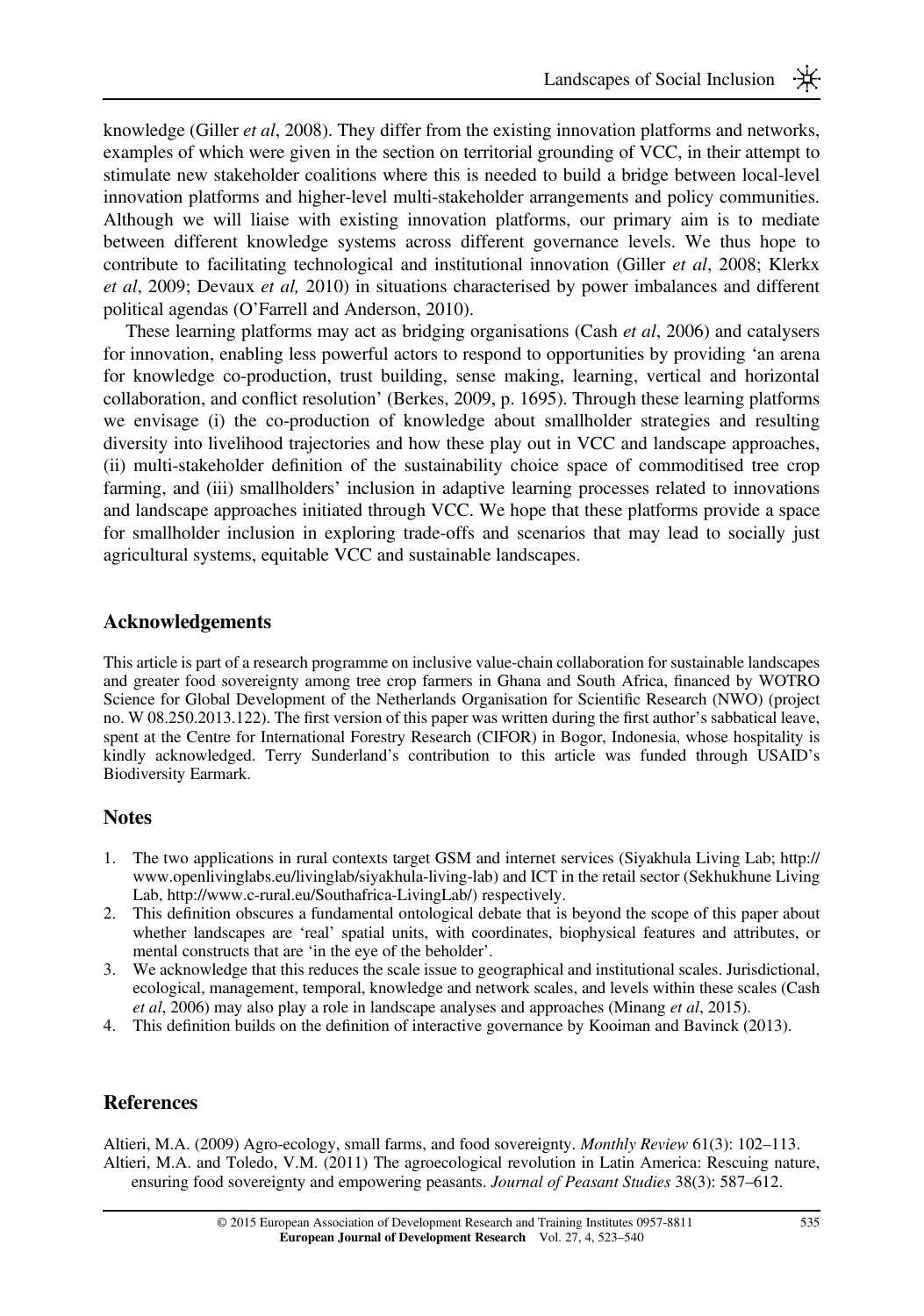- <span id="page-14-0"></span>Armitage, D. (2005) Adaptive capacity and community-based natural resource management. Environmental Management 35(6): 703–715.
- Armitage, D., Marschke, M. and Plummer, R. (2008) Adaptive co-management and the paradox of learning. Global Environmental Change 18(1): 86–98.
- Banerjee, S.B. (2008) Corporate social responsibility: The good, the bad and the ugly. Critical Sociology 34(1): 51–79.
- Barrientos, S. (2013) Gender Production Networks: Sustaining Cocoa-Chocolate in Ghana and India. June. Brooks World Poverty Institute Working Paper No. 186, Manchester: University of Manchester, [http://](http://papers.ssrn.com/sol3/papers.cfm?abstract_id=2278193) [papers.ssrn.com/sol3/papers.cfm?abstract\\_id](http://papers.ssrn.com/sol3/papers.cfm?abstract_id=2278193)=2278193, accessed June 2014.
- Berkes, F., Folke, C. and Colding, J. (eds.) (2003) Navigating Social-Ecological Systems. Building Resilience for Complexity and Change. Cambridge: Cambridge University Press.
- Berkes, F. (2009) Evolution of co-management: Role of knowledge generation, bridging organizations and social learning. Journal of Environmental Management 90(5): 1692-1702.
- Bernstein, H. (2014) Food sovereignty via the 'peasant way': A sceptical view. The Journal of Peasant Studies 41(6): 1031–1063.
- Bitzer, V. (2011) Partnering for Change in Chains. On the Capacity of Partnerships to Promote Sustainable Change in Global Agricultural Commodity Chains. PhD Dissertation. Utrecht: University of Utrecht.
- Bitzer, V. and Glasbergen, P. (2015) Business NGO partnerships in global value chains: Part of the solution or part of the problem of sustainable change? Current Opinion in Environmental Sustainability 12: 35–40.
- Bolwig, S., Ponte, S., du Toit, A., Riisgard, L. and Halberg, N. (2010) Integrating poverty and environmental concerns in value-chain analysis: A conceptual framework. *Development Policy Review* 28(2): 173–194.
- Borras, Jr S. (2010) The politics of transnational agrarian movements. Development and Change 41(5): 771–803.
- Bowen, S. (2010) Embedding local places in global spaces: Geographical indications as a territorial development strategy. Rural Sociology 75(2): 209–243.
- Brasser, A. (2013) Reducing Risk: Landscape Approaches to Sustainable Sourcing:Olam International and Rainforest Alliance Case Study. Washington DC: Landscapes for People, Food and Nature Initiative.
- Burnett, K. and Murphy, S. (2014) What place for international trade in food sovereignty? The Journal of Peasant Studies 41(6): 1065–1084.
- Cash, D.W. et al. (2006) Scale and cross-scale dynamics: Governance and information in a multilevel world. Ecology and society 11(2): 8.
- Chamberlin, J. (2008) It's Small World After All: Defining Smallholder Agriculture in Ghana. Rome: IFPRI. [http://www.ifpri.org/publication/its-small-world-after-all?print,](http://www.ifpri.org/publication/its-small-world-after-all?print) accessed May 2014.
- Colfer, C.J.P. and Pfund, J.-P. (eds.) (2010) Collaborative Governance of Tropical Landscapes. London/ Washington DC: Earthscan.
- Colfer, C.J.P., Pfund, J-P. and Sunderland, T. (2010) The essential task of 'muddling through' to better landscape governance. In: C.J.P. Colfer and J.-P. Pfund (eds.) Collaborative Governance of Tropical Landscapes. London/Washington DC: Earthscan, pp. 271–280.
- Cousins, B. (2011) What is a smallholder? Class-analytic perspectives on small-scale farming and agrarian reform in South Africa. In: P. Hebinck and C. Shackleton (eds.) Reforming Land and Resource Use in South Africa. Impact on Livelihoods. Oxon, UK/New York: Routledge.
- Crane, A., Palazzo, G., Spence, L. J. and Matten, D. (2014) Contesting the value of 'creating shared value'. California Management Review 56(2): 130–153.
- Cullen, B., Tucker, J., Snyder, K., Lema, Z. and Duncan, A. (2014) An analysis of power dynamics within innovation platforms for natural resource management. *Innovation and Development* 4(2): 259–275.
- DeFries, R. and Rosenzweig, C. (2010) Toward a whole-landscape approach for sustainable land use in the tropics. Proceedings of the National Academy of Sciences 107(46): 19627–19632.
- Desmarais, A.A. (2002) Peasants speak The Vía Campesina: Consolidating an International peasant and farm movement. The Journal of Peasant Studies 29(2): 91-124.
- Devaux, A., Andrade-Piedra, J., Horton, D., Ordinola, M., Thiele, G., Thomann, A. and Velasco, C. (2010) Brokering Innovation for Sustainable Development: The Papa Andina Case (No. 12). ILAC Working Paper, Silverwater: ILAC.
- Dietz, T., Ostrom, E. and Stern, P.C. (2003) The struggle to govern the commons. Science 302(5652): 1907–1912.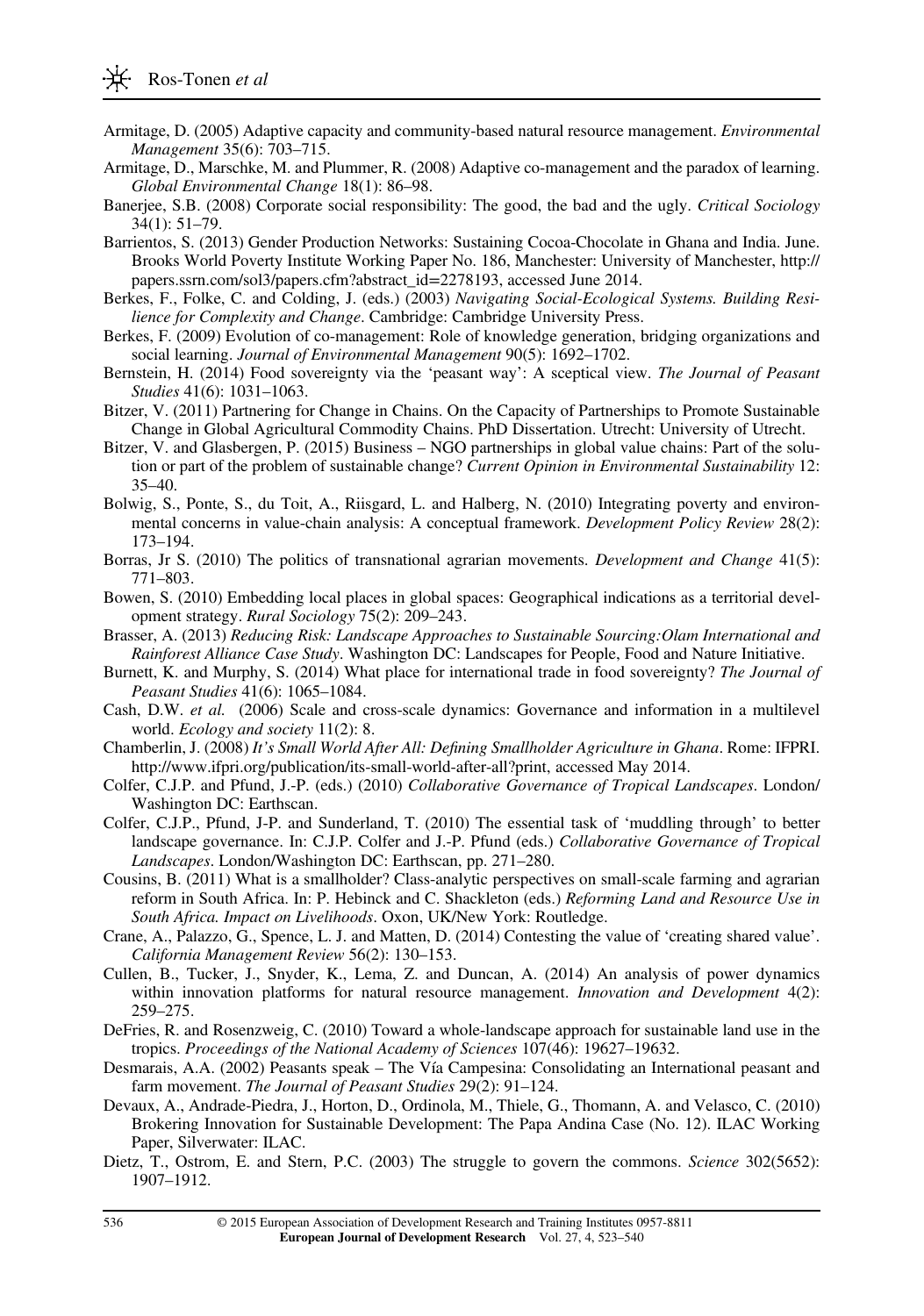- <span id="page-15-0"></span>Donald, P.F. (2004) Biodiversity impacts of some agricultural commodity production systems. Conservation Biology 18(1): 17–37.
- Ecker, O., Trinh Tan, J.-F., Alpuerto, V. and Diao, X. (2012) Economic Growth and Agricultural Diversification Matters for Food and Nutrition Security in Ghana. Discussion note #31. Ghana Strategy Support Program. Ann Arbor MI: IFRI.
- Edelman, M. (2014) Food sovereignty: Forgotten genealogies and future regulatory challenges. The Journal of Peasant Studies 41(6): 959–978.
- FAO (Food and Agriculture Organization of the United Nations (2013)) Climate-Smart Agriculture Sourcebook. Rome, Italy: FAO.
- Gereffi, G., Humphrey, J. and Sturgeon, T. (2005) The governance of global value chains. Review of International Political Economy 12(1): 78–104.
- Giller, K.E. et al. (2008) Competing claims on natural resources: What role for science? *Ecology and* Society 13(2): 34,<http://www.ecologyandsociety.org/vol13/iss2/art34>.
- Görg, C. (2007) Landscape governance: The politics of scale|| and the natural conditions of places. Geoforum 38(5): 954–966.
- Greenberg, S. (ed.) (2013) Smallholders and Agro-Food Value Chains in South Africa: Emerging Practices, Emerging Challenges. Cape Town, South Africa: Institute for Poverty, Land and Agrarian Studies, School of Government (PLAAS).
- Gupta, J. et al. (2010) The adaptive capacity wheel: A method to assess the inherent characteristics of institutions to enable the adaptive capacity of society. *Environmental Science and Policy* 13(6): 459–471.
- Gupta, J., Pouw, N.R.M. and Ros-Tonen, M.A.F. (2015) Towards an elaborated theory of inclusive development. European Journal for Development Research 27(4): 541–559.
- Hart, A.K., Milder, J.C., Estrada-Carmona, N., DeClerck, F.A.J., Harvey, C.A. and Dobie, P. (2015) Integrated landscape initiatives in practice: Assessing experiences from 191 landscapes in Africa and Latin America. In: P.A. Minang, M. van Noordwijk, O.E. Freeman, C. Mbow, J. de Leeuw and D. Catacutan (eds.) Climate-Smart Landscapes: Multifunctionality in Practice. Nairobi: World Agroforestry Centre (ICRAF).
- Helmsing, A.H.J. and Vellema, S. (eds.) (2011) Governance, inclusion and embedding: Raising the issues. In: Value Chains, Inclusion and Endogenous Development Contrasting Theories and Realities. Oxon, UK/New York: Routledge, pp. 1–16.
- Holt Giménez, E. and Altieri, M.A. (2013) Agro-ecology, food sovereignty, and the new green revolution. Agro-ecology and Sustainable Food Systems 37(1): 90–102.
- Holt Giménez, E. and Shattuck, A. (2011) Food crises, food regimes and food movements: Rumblings of reform or tides of transformation? Journal of Peasant Studies 38(1): 109–144.
- Hospes, O. (2013) Food sovereignty: The debate, the deadlock, and a suggested detour. Agric Hum Values 31: 119–130.
- Hounkonnou, D. et al. (2012) An innovation systems approach to institutional change: Smallholder development in West Africa. Agricultural Systems 108: 74–83.
- IFAD (International Fund for Agricultural Development) (2013a) Smallholders, Food Security, and the Environment. Rome, Italy: IFAD and UNEP.
- IFAD (International Fund for Agricultural Development) (2013b) IFAD and public-private partnerships: Selected project experiences. Rome: IFAD,<http://www.ifad.org/pub/partnerships/ppp.pdf>, accessed May 2014.
- Insaidoo, T.F.G., Ros-Tonen, M.A.F. and Acheampong, E. (2013) On-farm tree planting in Ghana's high forest zone: The need to consider carbon payments. In: R. Muradian and L. Rival (eds.) Governing the Provision of Ecosystem Services. Studies in Ecological Economics 4 Heidelberg, Germany: Springer Publishers, pp. 437–463.
- Kaplinski, R. (2000) Globalisation and unequalisation: What can be learned from value chain analysis? The Journal of Development Studies 37(2): 117–146.
- Kirsten, J. and Sartorius, K. (2002) Linking agribusiness and small-scale farmers in developing countries: Is there a new role for contract farming? Development Southern Africa 19(4): 503–529.
- Kissinger, G., Brasser, A. and Gross, L. (2013) Scoping Study. Reducing Risk: Landscape Approaches to Sustainable Sourcing. Washington DC: Landscapes for People, Food and Nature Initiative.
- Klerkx, L., Hall, A. and Leeuwis, C. (2009) Strengthening agricultural innovation capacity: Are innovation brokers the answer? International Journal of Agricultural Resources, Governance and Ecology 8(5/6): 409438.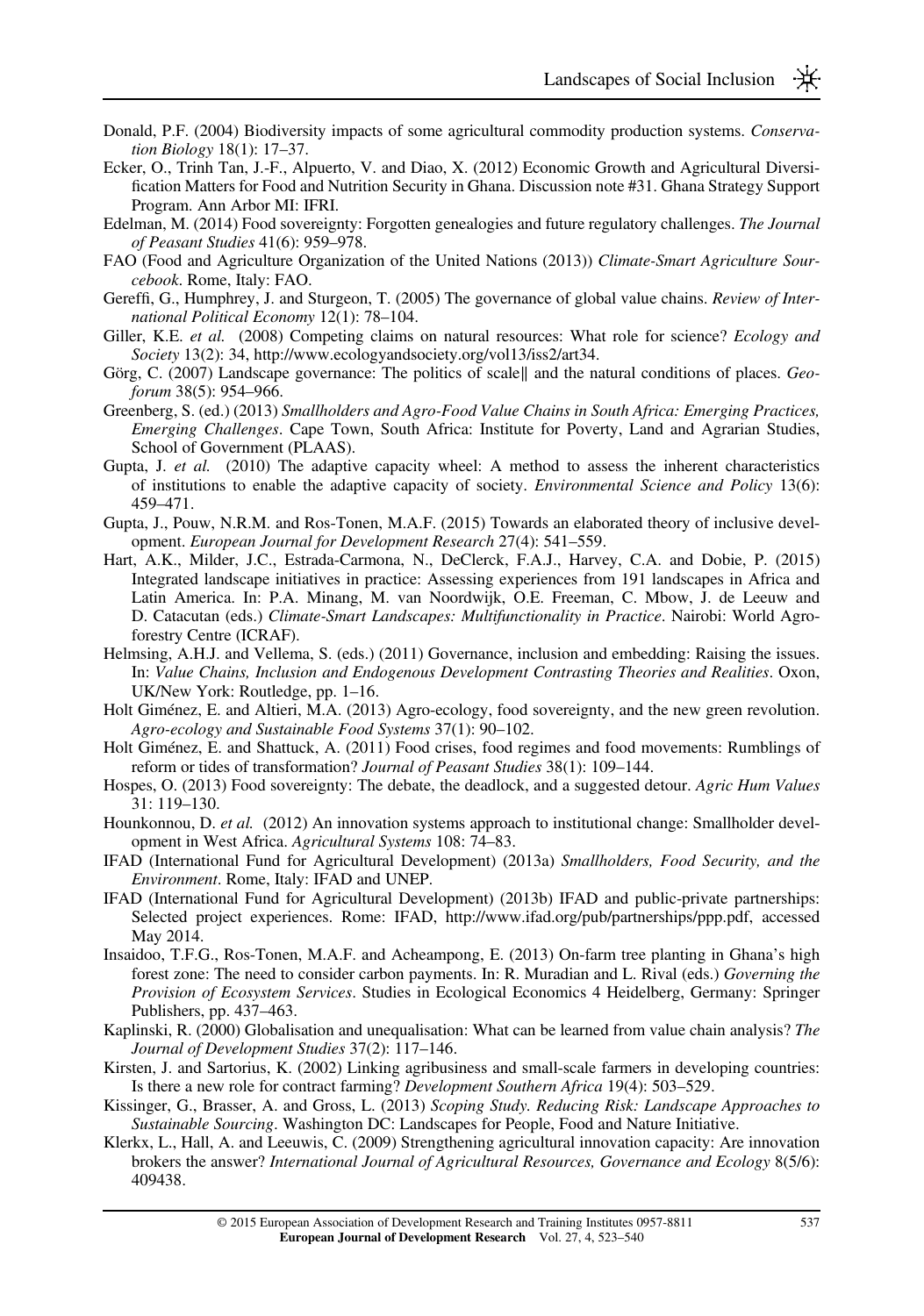- <span id="page-16-0"></span>Klerkx, L., Aarts, N. and Leeuwis, C. (2010) Adaptive management in agricultural innovation systems: The interactions between innovation networks and their environment. Agricultural Systems 103(6): 390–400.
- Kooiman, J. and Bavinck, J.M. (2013) Theorizing governability The interactive governance perspective. In: M. Bavinck, R. Chuenpagdee, S. Jentoft and J. Kooiman (eds.) Governability of Fisheries and Aquaculture. Theory and Applications. MARE Publication Series No. 7 Dordrecht, The Netherlands: Springer, pp. 9–30.
- Laven, A.C. (2010) The Risks of Inclusion: Shifts in Governance Processes and Upgrading Opportunities for Cocoa Farmers in Ghana (PhD thesis University of Amsterdam). Amsterdam: KIT Publishers.
- Laven, A. and Pyburn, R. (2015) Facilitating gender inclusive agri-business. Knowledge Management for Development Journal 11(1): 10–30.
- Leminen, S., Westerlund, M. and Nyström, A.G. (2012) Living labs as open-innovation networks. Technology Innovation Management Review (September): 6–11.
- Long, A. and van der Ploeg, J.D. (1994) Endogenous development: Practices and perspectives. In: J.D. van der Ploeg and A. Long (eds.) Born From Within. Practice and Perspectives of Endogenous Rural Development. Assen, The Netherlands: Van Gorcum.
- Long, N. (2008) Resistance, agency and counterwork: A theoretical positioning. In: W. Wright and G. Middendorf (eds.) The Fight Over Food. Producers, Consumers and Activists Challenge the Global Food System. Pennsylvania: Pennsylvania State University Press, pp. 69–92.
- Marsden, T. (2013) Sustainable place-making for sustainability science: The contested case of agri-food and urban – Rural relations. Sustainability Science 8(2): 213–226.
- McMichael, P. (2014) Historicizing food sovereignty. Journal of Peasant Studies 41(6): 933–957.
- Minang, P.A., Dungama, L.A., Alemagi, D. and Noordwijk, M. van (2015) Scale considerations in landscape approaches. In: P.A. Minang, M. van Noordwijk, O.E. Freeman, C. Mbow, J. de Leeuw and D. Catacutan (eds.) (2015) Climate-Smart Landscapes: Multifunctionality in Practice. Nairobi, Kenya: World Agroforestry Centre, pp. 121–134.
- MOFA (Ministry of Food and Agriculture) (2007) Food and agriculture sector development policy (FASDEP II), [http://mofa.gov.gh/site/?page\\_id](http://mofa.gov.gh/site/?page_id=598)=598, accessed May 2014.
- Morsello, C. (2006) Company-community non-timber forest product deals in the Brazilian Amazon: A review of opportunities and problems. Forest Policy and Economics 8(4): 485–494.
- Muñoz, D and Viaña, J (2012) Small Producers in Latin America: New Ways of Thinking and Acting in Markets Position. London/The Hague, The Netherlands/La Paz, Bolivia: IIED/HIVOS/Mainumby.
- Mwangi, E. and Wardell, A. (2012) Multi-level governance of forest resources (Editorial to the special feature). International journal of the Commons 6(2): 79–103.
- Nagendra, H. and Ostrom, E. (2012) Polycentric governance of multifunctional forested landscapes. International Journal of the Commons 2: 104–133.
- Nederlof, S. and Pyburn, R. (2012) One Finger Cannot Lift a Rock. Facilitating Innovation Platforms to Trigger Institutional Change in West Africa. Amsterdam, The Netherlands: KIT Publishers.
- NPC (National Planning Commission) (2012) Our future Make it work. National development plan 2030. Pretoria: National planning commission, [http://www.gov.za/documents/detail.php?cid](http://www.gov.za/documents/detail.php?cid=348761)=348761, accessed May 2014.
- O'Farrell, P.J. and Anderson, P.M.L. (2010) Sustainable multifunctional landscapes: A review to implementation. Current Opinion in Environmental Sustainability 2(1-2): 59-65.
- Oosten, C. van, Gunarso, P., Koesoetjahjo, I. and Wiersum, F. (2014) Governing forest landscape restoration: Cases from Indonesia. Forests 5(6): 1143-1162.
- Pahl-Wostl, C. (2009) A conceptual framework for analysing adaptive capacity and multi-level learning processes in resource governance regimes. Global Environmental Change 19(3): 354–365.
- Patel, R. (2006) International agrarian restructuring and the practical ethics of peasant movement solidarity. Journal of Asian and African Studies 41(1/2): 71–93.
- Perfecto, I., Vandermeer, J. and Wright, A. (2009) Nature's Matrix: Linking Agriculture, Conservation and Food Sovereignty. London: Earthscan.
- Pfund, J.L. (2010) Landscape-scale research for conservation and development in the tropics: Fighting persisting challenges. Current Opinion in Environmental Sustainability 2(1): 117–126.
- Pitse-Boshomane, M.M. et al. (2008) Catalysing innovation: The promise of the Living Lab Approach in South Africa. Refereed paper presented at Prato CIRN 2008 Community Informatics Conference: ICTs for Social Inclusion: What is the Reality? [http://researchspace.csir.co.za/dspace/handle/10204/3224,](http://researchspace.csir.co.za/dspace/handle/10204/3224) accessed June 2014.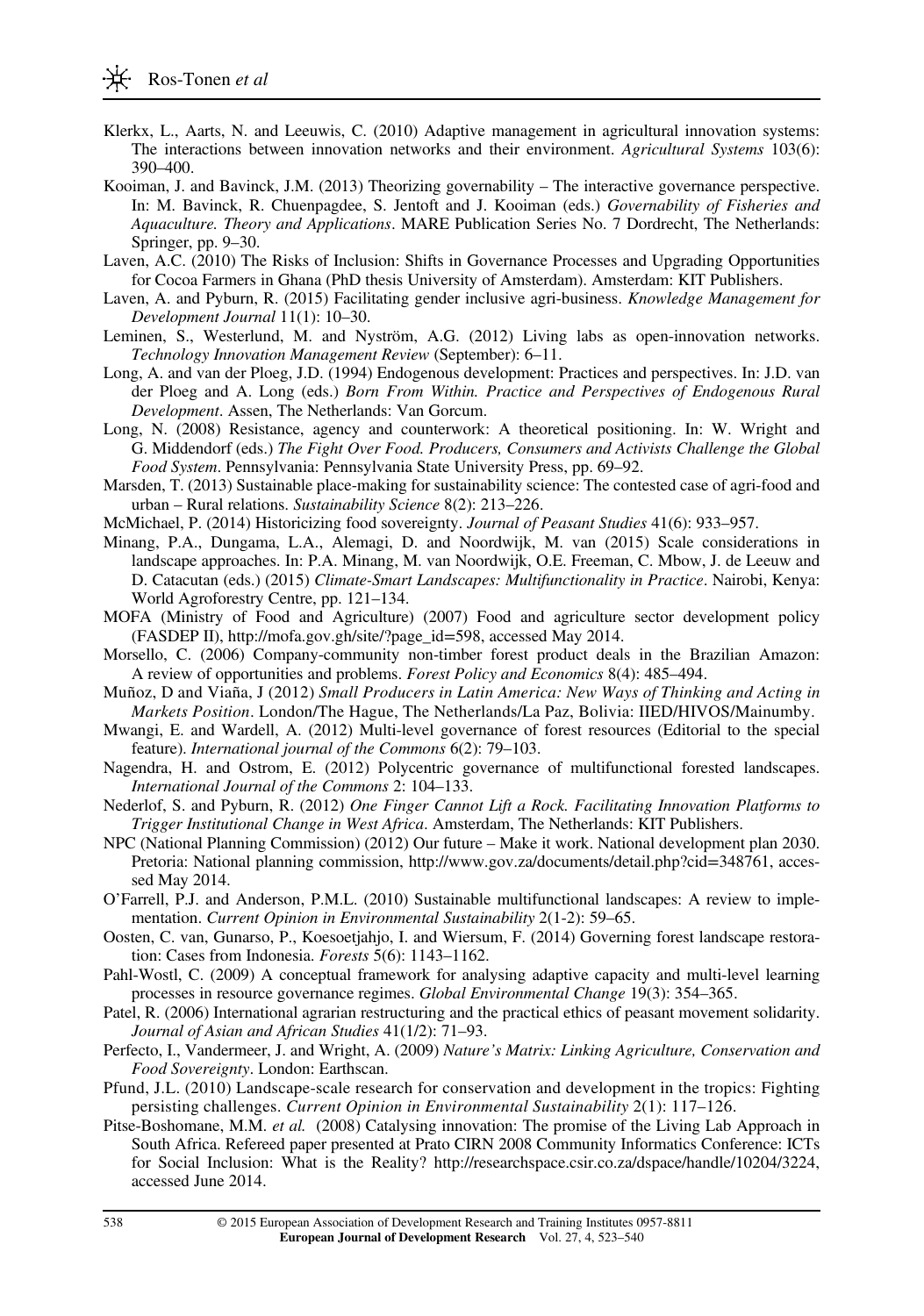- <span id="page-17-0"></span>Ploeg, J.D. van der (2008) The New Peasantries: Struggles for Autonomy and Sustainability in an Era of Empire and Globalization. London: Earthscan.
- Ploeg, J.D. van der (2010) The peasantries of the twenty-first century: The commoditisation debate revisited. The Journal of Peasant Studies 37(1): 1–30.
- Ploeg, J.D. van der (2014) Peasant-driven agricultural growth and food sovereignty. The Journal of Peasant Studies 41(6): 999–1030.
- Porter, M.E. and Kramer, M.R. (2011) Creating social value. Harvard Business Review11/30/2011,[http://](http://hbr.org/2011/01/the-big-idea-creating-shared-value/ar/pr) [hbr.org/2011/01/the-big-idea-creating-shared-value/ar/pr,](http://hbr.org/2011/01/the-big-idea-creating-shared-value/ar/pr) accessed June 2014.
- Potschin, M. and Haines-Young, R. (2006) 'Rio+10', sustainability science and landscape ecology. Landscape and Urban Planning 75(3-4): 162–174.
- Potschin, M. and Haines-Young, R. (2013) Landscapes, sustainability and the place-based analysis of ecosystem services. Landscape Ecology 28(6): 1053-1065.
- Purnomo, H. (2014) The hypothetical landscape. In: Haze crisis and landscape approach, [http://www](http://www.slideshare.net/CIFOR/haze-crisis-and-landscape-approach) [.slideshare.net/CIFOR/haze-crisis-and-landscape-approach,](http://www.slideshare.net/CIFOR/haze-crisis-and-landscape-approach) accessed February 2015.
- Pyburn, R. (2014) Gender equitable and inclusive innovation platforms. In: S. Sanyang, R. Pyburn, R. Mur and G. Audet-Bélanger (eds.) Against the Grain and to the Roots. Maize and Cassava Innovation Platforms in West and Central Africa. Amsterdam, The Netherlands: CORAF/WECARD and KIT Publishers.
- Röling, N. et al. (2012) Diagnosing the scope for innovation: Linking smallholder practices and institutional context: Introduction to the special issue. NJAS-Wageningen Journal of Life Sciences 60–63: 1–6.
- Rosset, P. (2011) Food sovereignty and alternative paradigms to confront land grabbing and the food and climate crises. Development 54(1): 21–30.
- Ros-Tonen, M.A.F., Derkyi, M. and Insaidoo, T.F.G. (2014) From co-management to landscape governance: Whither Ghana's modified taungya system? Forests 5(12): 2996–3021.
- Ros-Tonen, M.A.F., Pouw, N.R.M. and Bavinck, J.M. (2015) Governing beyond cities: The urban-rural interface. In: J. Gupta, K. Pfeffer, H. Verrest and M. Ros-Tonen (eds.) Geographies of Urban Governance: Advanced Theories, Methods and Practices. Heidelberg, New York, Dordrecht, London: Springer.
- Sahan, E. and Fischer-Mackey, J. (2011) Making markets work for the poor. Oxfam Discussion Paper,[http://](http://policy-practice.oxfam.org.uk/publications/making-markets-empower-the-poor-programme-perspectives-on-using-markets-to-empo-188950) [policy-practice.oxfam.org.uk/publications/making-markets-empower-the-poor-programme-perspectives](http://policy-practice.oxfam.org.uk/publications/making-markets-empower-the-poor-programme-perspectives-on-using-markets-to-empo-188950)[on-using-markets-to-empo-188950](http://policy-practice.oxfam.org.uk/publications/making-markets-empower-the-poor-programme-perspectives-on-using-markets-to-empo-188950), accessed February 2015.
- Sayer, J. et al. (2013) Ten principles for a landscape approach to reconciling agriculture, conservation, and other competing land uses. PNAS 110(21): 8349–8356.
- Scherr, S.J. and McNeely, J.A. (2008) Biodiversity conservation and agricultural sustainability: Towards a new paradigm of 'ecoagriculture'landscapes. Philosophical Transactions of the Royal Society B: Biological Sciences 363(1491): 477–494.
- Scherr, S., Shames, S. and Friedman, R. (2012) From climate-smart agriculture to climate-smart landscapes. Agriculture & Food Security 1: 12.
- Spierenburg, M., Cousins, B., Bos, A. and Ntsholo, L. (2012) Connecting communities and business: Public-private partnerships as the Panacea for Land reform in Limpopo Province, South Africa. In: M. de Bruijn and R. van Dijk (eds.) Reforming Land and Resource Use in South Africa. Impact on Livelihoods. Oxon, UK/New York: Routledge, pp. 161–181.
- Spielman, D.J., Ekboir, J. and Davis, K. (2009) The art and science of innovation systems inquiry: Applications to Sub-Saharan African agriculture. Technology in Society 31(4): 399–405.
- Struik, P.C., Klerkx, L., van Huis, A. and Röling, N.G. (2014) Institutional change towards sustainable agriculture in West Africa. International Journal of Agricultural Sustainability 12(3): 203-213.
- Swinnen, J. F. and Maertens, M. (2007) Globalization, privatization, and vertical coordination in food value chains in developing and transition countries. Agricultural Economics 37(s1): 89–102.
- Swinnen, J., Colen, L. and Maertens, M. (2013) Constraints to smallholder participation in high-value agriculture in West Africa. In: A. Elbehri (ed.) Rebuilding West Africa's Food Potential. Rome, Italy: FAO/IFAD, pp. 287–314.
- Traub, N.L. (2012) Bureau for food and agricultural policy (BFAP): Your partner in decision making. The futures of agriculture. Brief No. 10 – English. Rome: Global Forum on Agricultural Research (GFAR), <http://www.fao.org/docs/eims/upload/305832/Brief%2010.pdf>, accessed May 2014.
- Tscharntke, T. et al. (2012) Global food security, biodiversity conservation and the future of agricultural intensification. Biological Conservation 151(1): 53–59.